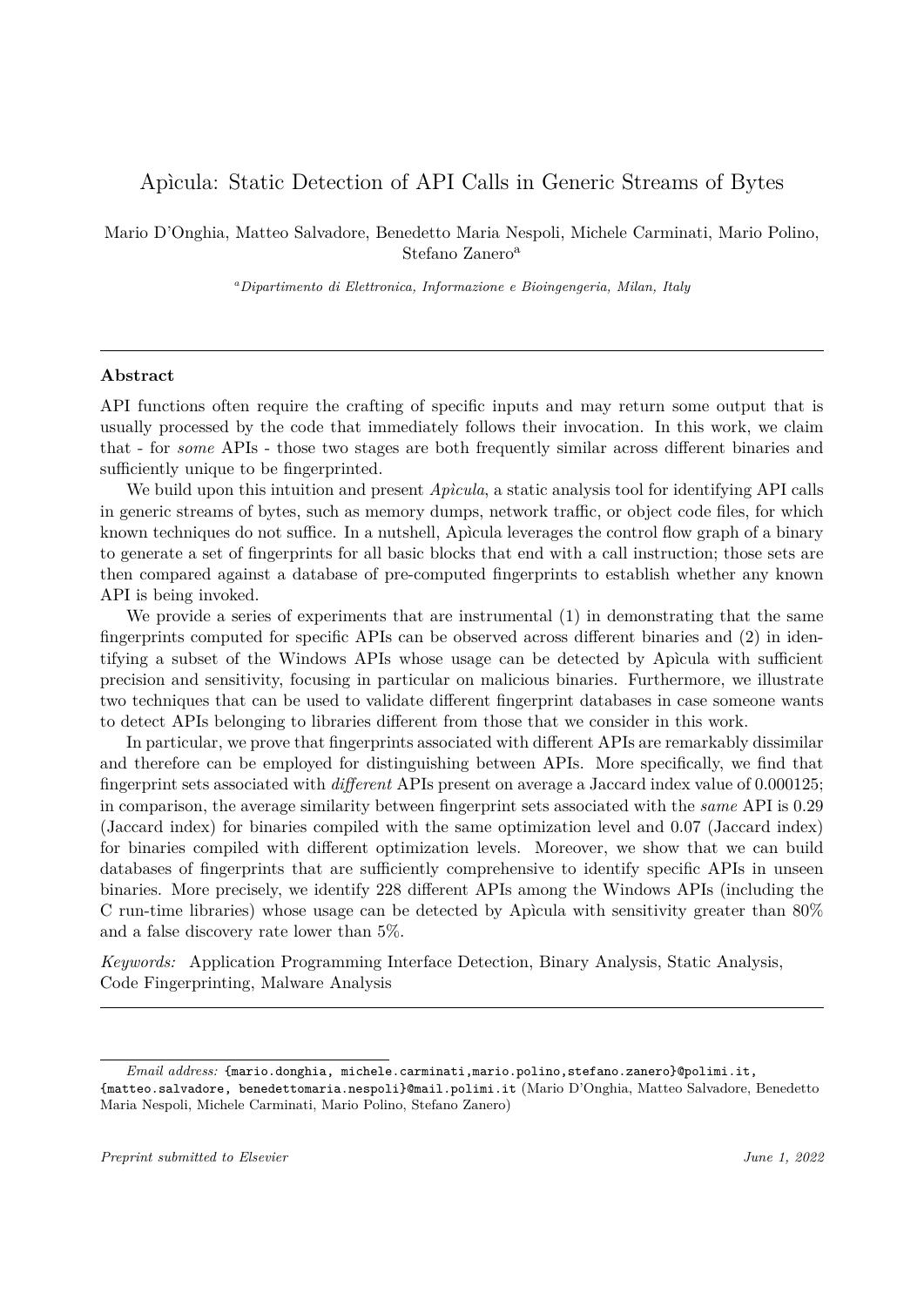## **1. Introduction**

Due to the semantic meaning they bear, as well as the high volume of information that can be indirectly inferred from them, Application Programming Interfaces (APIs) are of crucial importance in both the detection and analysis of malware. For instance, APIs have been used for classification purposes (i.e., the attribution of malware samples to a specific family or type), either cumulatively as sequences of system calls that define a specific *behavior* [\[1,](#page-20-0) [2,](#page-20-1) [3\]](#page-20-2) or individually, when their mere frequency or the arguments that are passed to them as inputs can be indicative of potentially malicious activity by a program [\[4,](#page-20-3) [5\]](#page-20-4). Furthermore, identifying APIs in a given executable is a pivotal step for analysts wishing to derive how that program works [\[6,](#page-21-0) Chapter 9], as well as for estimating the consequences of a malware attack as part of the forensics tasks that are usually conducted after a cyber-incident (e.g., Li *et al.* [\[7\]](#page-21-1) proposed systematic procedures for reconstructing malicious events through code analysis on Android devices).

Sequences of API calls (alternatively known as API call *traces*) are usually collected by letting a sample execute in a controlled environment, such as a sandbox, which is instrumented to record the activity of a malicious sample, including all the API calls it performs. This type of approach, which is usually referred to as *dynamic analysis*, can facilitate the understanding of a program's functions and goals, especially when this employs obfuscation techniques to hinder code analysis. However, dynamic analysis can be highly resource-demanding, and it is often incapable of producing an exhaustive report for a given program since, in most cases, only some of its branches are executed [\[8,](#page-21-2) [9\]](#page-21-3). On top of that, this class of techniques requires samples to be *working* executables, which makes them unemployable in some rather important forensics tasks, such as the analysis of memory dumps.

On the other hand, static analysis techniques do not require the direct observation of a program's execution and ideally allow for a more comprehensive analysis, albeit being quite fragile against obfuscation techniques and almost powerless against packed malware (Moser *et al.* [\[10\]](#page-21-4) demonstrates that de-obfuscating malware can be as hard as solving the 3SAT problem). However, if we aim at identifying API calls in executable code, we can analyze some of the fields contained in the headers of the executable (such as the Import Address Table for Windows PEs and the Procedure Linkage Table for Linux ELFs) and use that information to reconstruct which API call was made and where it was performed in the execution flow of the program [\[11\]](#page-21-5). In an ideal setting, that would be sufficient to identify almost every API call in a binary program.

In this work, we tackle a more challenging scenario, in which we cannot assume to be able to locate API calls by simply looking at the information contained within the headers of an executable: in fact, we do not assume to be dealing with an executable program at all; instead, our goal is to discover API calls in generic streams of bytes, such as memory dumps, object code files, or network traffic. We aim to do that by fingerprinting the code that *surrounds* specific API calls; we then use those fingerprints to identify the corresponding APIs in previously unseen streams of bytes. Our intuition is based on the fact that *some* APIs require the crafting of special inputs and may also return some output which is usually processed within the code that immediately follows the API invocation. We claim that, for some APIs, the stages of input preparation and output processing are somewhat similar across different programs and, at the same time, sufficiently unique not to be confused with those of other APIs. We implement this intuition in a static analysis tool that we have named *Apìcula*. In a nutshell, Apìcula first generates a set of fingerprints for each *call* instruction found within the byte stream; then, it compares those sets against a database of fingerprints that were previously observed for the APIs that we want to detect. In particular, if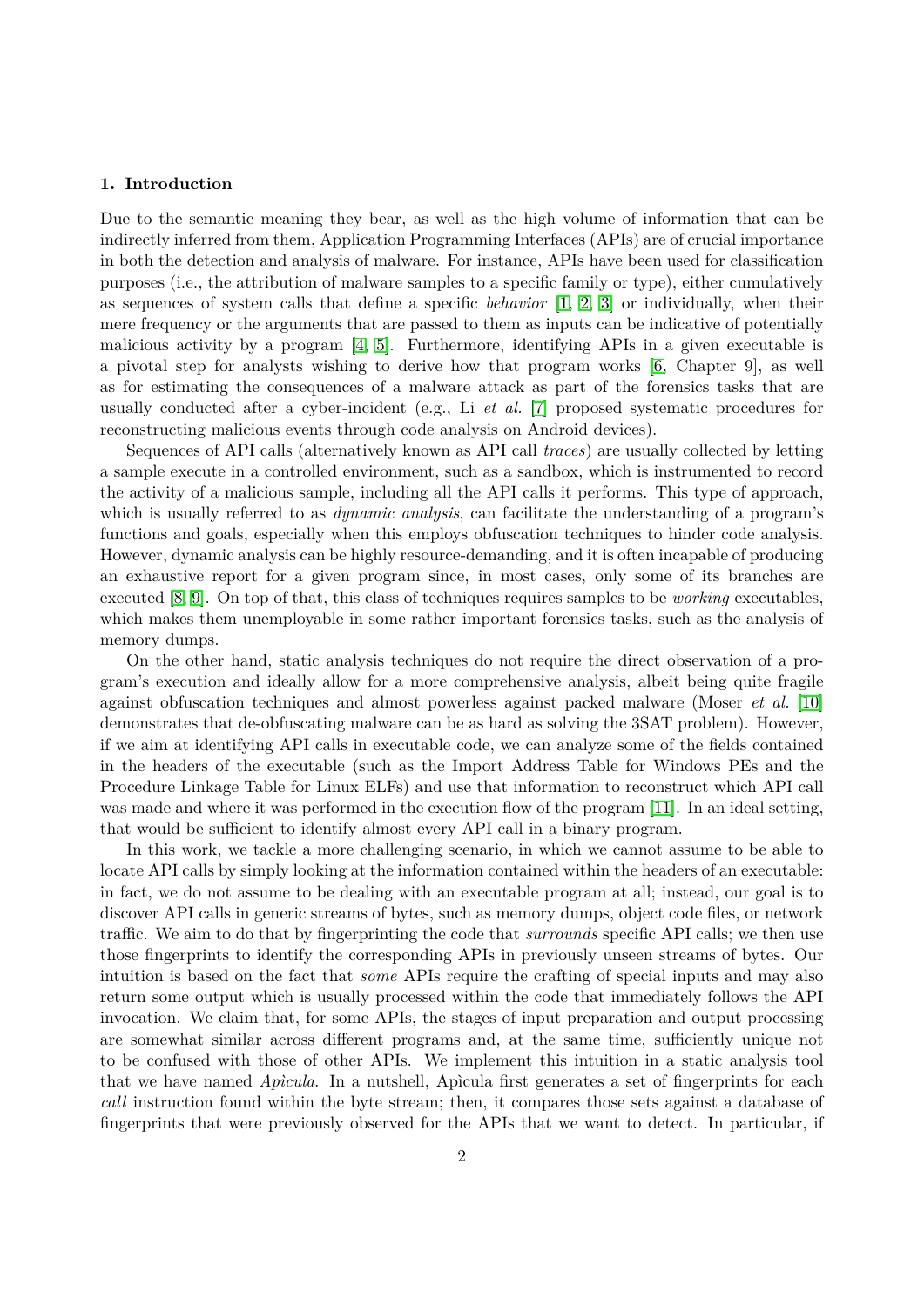Apìcula finds that the matching rate for a given call instruction and a specific API is greater than a fixed threshold, then it infers that the call instruction is actually invoking that API.

We evaluate our system with a series of experiments that are primarily intended to verify that Apìcula can distinguish among different APIs with high accuracy. In particular, we observe how fingerprint sets associated with *different* APIs share on average a very low similarity rate (average Jaccard index 0*.*000125), whereas fingerprint sets associated with the *same* API are significantly more similar (average Jaccard index 0*.*29 when compiling binaries with the same optimization level, 0*.*07 when compiling with different ones). Moreover, by testing our system against a dataset of real-world malicious binaries for the Windows operating system, we are able to produce a list of 228 APIs among the Windows APIs, including the C run-time library, that Apìcula can detect with sufficient sensitivity (i.e., greater than 80%) and negligible false discovery rate (i.e., lower than  $5\%$ ).

In summary, we make the following novel contributions:

- 1. we provide a new method for fingerprinting call instructions in executable code, with particular emphasis on the *x86* architecture;
- 2. we show that, for some API functions, the code sections that precede and follow their invocation are similar across different binaries;
- 3. we demonstrate that, for some API functions, we can build an exhaustive database of fingerprints that can be used to detect the usage of those APIs in unknown streams of bytes;
- 4. lastly, we produce a list of the Windows APIs whose usage that can be detected with sufficient precision and sensitivity.

The remainder of this paper is structured as follows: first, we mention some of the most relevant works in code and function matching, highlighting the main differences with Apìcula; next, we provide an exhaustive description of Apìcula, its main components, as well as the design choices that were made in order to maximize its accuracy; we then describe a series of experiments that we produced in order to prove that Apìcula actually works, as well as to calibrate some parameters that Apìcula requires in order to function; moreover, we provide two strategies that can be used to easily assess the quality of a newly constructed database of fingerprints; lastly, we discuss the limitations and potential applications of the tool.

## **2. Related Work**

There has been growing interest in automated reverse engineering research in recent years, particularly in the automatic identification of functions in assembly code. Ding et al. [\[12\]](#page-21-6) presented a learning model based on assembly code representation, which was shown to be efficacious in identifying functions within executable code, including API functions. Similarly, the same authors [\[13\]](#page-21-7) first introduced an identification approach that combines *locality-sensitive hashing* and sub-graph search to address the problem of scalability, which affected previous works. Polino et al. [\[14\]](#page-21-8) used fingerprinting to cluster similar behaviors, but the semantic of those behaviors was extracted using a dynamic execution approach. On a related note, [\[15,](#page-21-9) [16,](#page-21-10) [17,](#page-21-11) [18,](#page-21-12) [19\]](#page-21-13) are all other examples of search engines that exploit code similarity to identify known functions and sections of code. Moreover, graph isomorphism has been widely employed to determine the similarity between binaries [\[20,](#page-21-14) [21,](#page-21-15) [22\]](#page-21-16).

All of the above works exploit the fact that code re-use is so frequent that different binaries may share similar parts or characteristics. This is not far from what we attempt to achieve with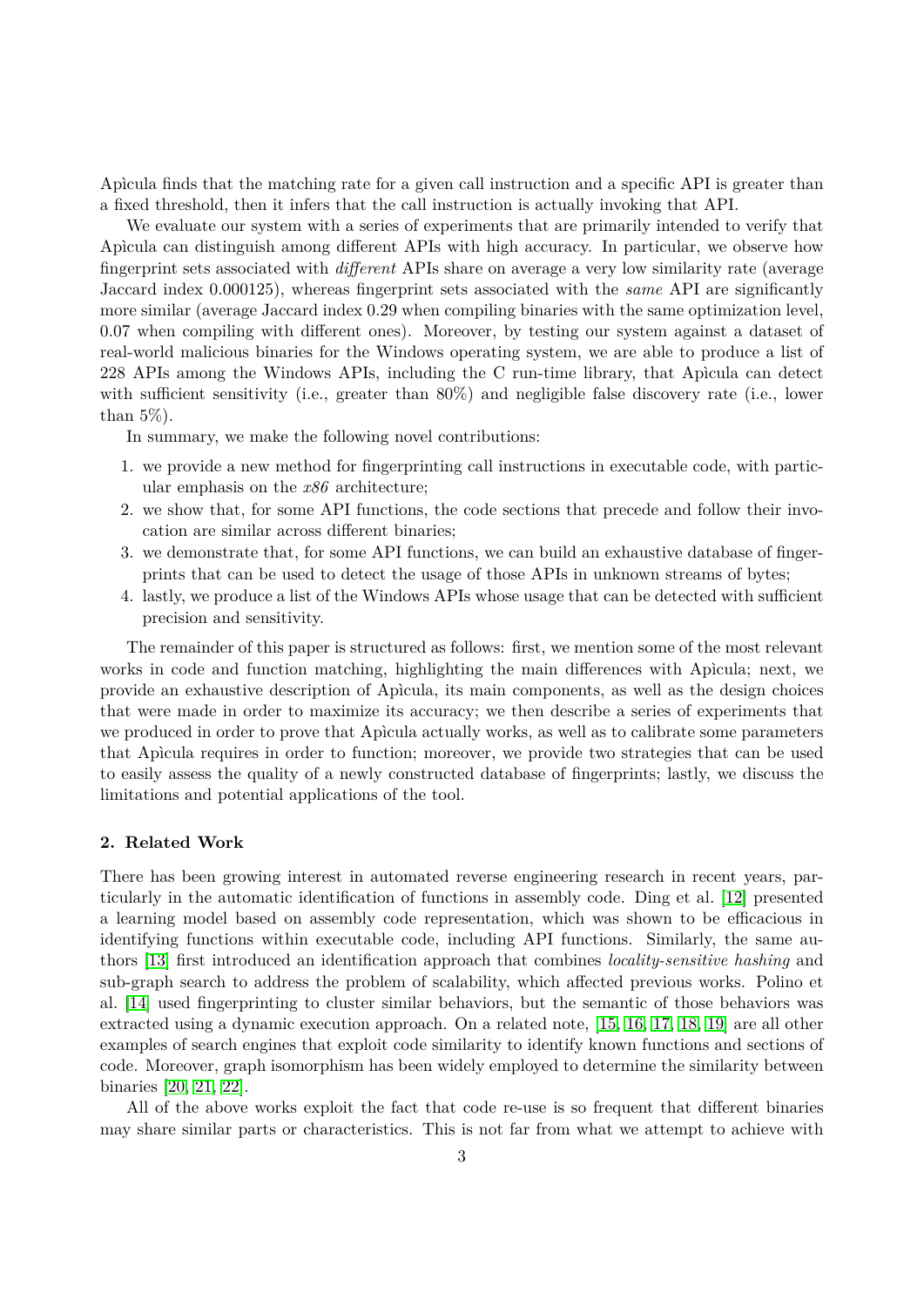

<span id="page-3-0"></span>Figure 1: The three stages that compose the Apìcula workflow.

Apìcula, although we believe that the efficaciousness of our system is not exclusively due to code re-use: on the contrary, we strongly believe that the code surrounding certain APIs is intrinsically similar across different binaries due to the specific input preparation and output handling, which, respectively, is required by and comes with using those APIs.

Another major difference lies in the overall goal of Apìcula when compared against other published works, as we try neither to determine the similarity among different binaries nor to identify any particular code section within a binary. For instance, Ding et al. [\[12\]](#page-21-6) focus on identifying the *actual* code of a function, including that of known API functions. Similarly, the approach developed by De Nicolao et al. [\[23\]](#page-21-17) identifies the architecture and differentiate between code and data. However, they do not address the problem of identifying the *usage* of APIs in executable code, which is what we attempt to achieve in this work.

# **3. Approach**

Apìcula identifies API calls in binaries by exploiting a sets of pre-computed fingerprints. This section provides the details on how Apìcula works internally, especially on how the fingerprint sets are first generated and then compared against each other.

## *3.1. Apìcula Overview*

As shown in Figure [1,](#page-3-0) the work-flow of Apìcula is composed of three distinct and consecutive stages, namely:

- 1. *disassembling* and *control flow graph* generation;
- 2. *fingerprint sets generation*;
- 3. *matching* against the database.

In summary, Apìcula works as follows: on input a byte stream, Apìcula disassembles it and constructs the corresponding control-flow graph, keeping track of the basic blocks that end with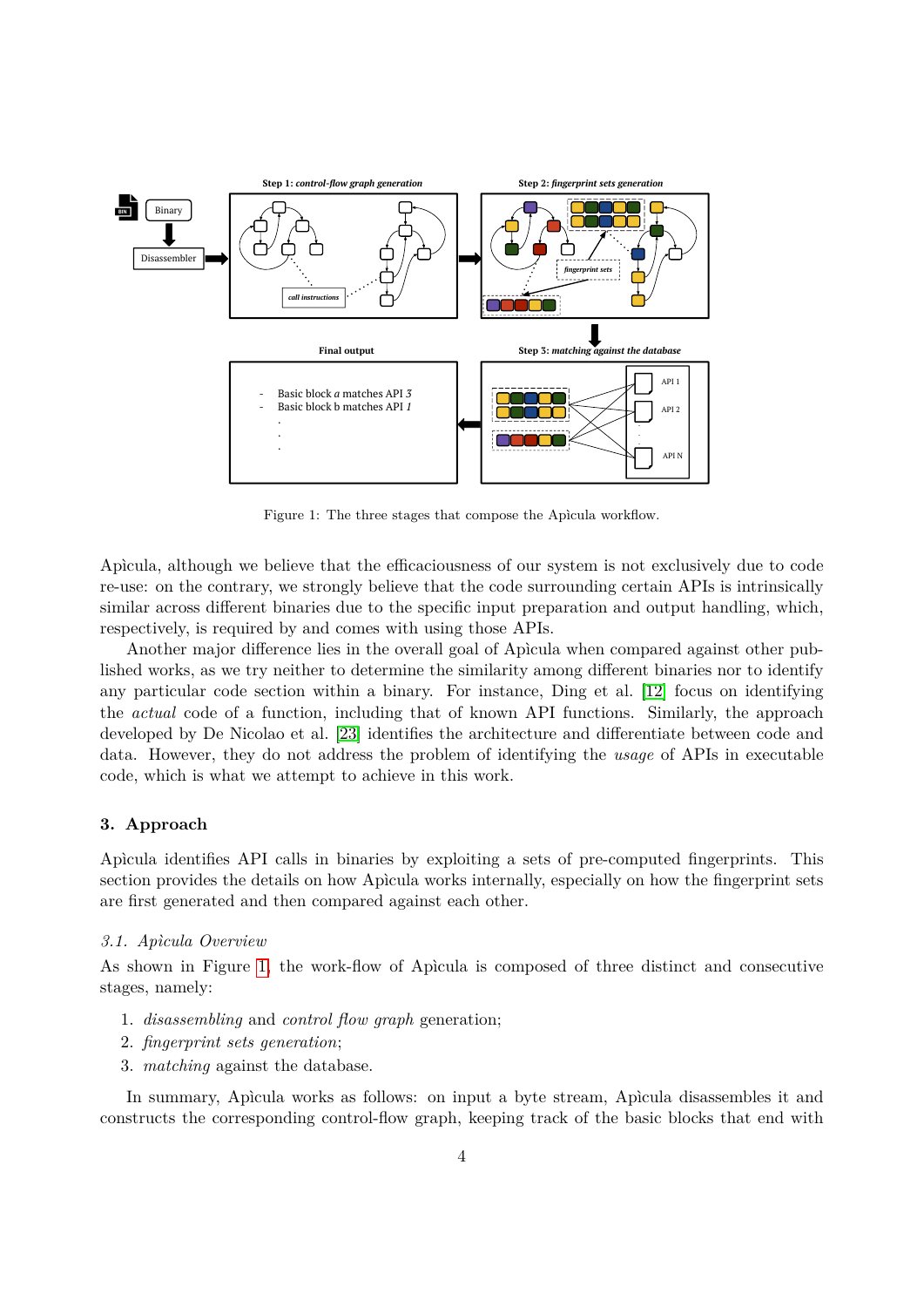a call instruction (*1. disassembling and control flow graph generation*); next, it generates a set of fingerprints for each of those blocks (*2. fingerprint sets generation*), which are then compared against a database of previously observed fingerprints (*3. matching against the database*); in particular, this comparison is carried out by means of the overlap coefficient, which is used to establish whether a given block is invoking any of the APIs that we want to detect.

## <span id="page-4-0"></span>*3.2. Disassembling and Control Flow Graph Generation*

The first essential task that Apìcula needs to perform, in order to compute and match fingerprints, is the disassembling of the binary and the re-organization of the code in a control flow graph structure. A control flow graph (CFG in short from now on) is a directed graph in which each node, also known as a *basic block*, represents a linear sequence of program instructions that are always executed in sequence, whereas the edges represent control flow paths [\[24\]](#page-21-18). CFGs are often employed in tasks such as compiler optimization and program analysis, including malware. In Apìcula, we need to re-organize the binary under analysis in a CFG because, as it will be discussed thoroughly in the next sections, our fingerprints are essentially sequences of *colored* basic blocks extracted from the computational paths that pass through a node containing a *call* instruction.

#### *3.2.1. Code Disassembling*

Before a CFG can be built, Apìcula needs to disassemble the byte stream: we use *Capstone*, a lightweight disassembler supporting several architectures and instruction sets [\[25\]](#page-21-19). It is important to notice that, since our inputs are general byte streams and not necessarily binaries in some well-known executable format (e.g., PE32), the initial bytes in the stream might be corrupted or incomplete or contain no instructions whatsoever, thus jeopardizing the ultimate correctness of the entire disassembling process. However, some instruction set architectures, including the widely used *x86*, possess the property of being *self-repairing*, namely, regardless of any error that may happen during the disassembling of the byte stream, the disassembler *eventually* ends up re-synchronizing with the correct stream of instructions [\[26\]](#page-21-20), thus mitigating the aforementioned problem. In the current version of Apìcula, we focused exclusively on the *x86* instruction set architecture. However, it could be easily extended for any other architecture, as long as it maintains the property of being self-repairing. Finally, during the disassembling process, we do not parse or analyze the operands of any of the instructions, with the sole exception of the landing addresses of *jump* and *call* instructions, which are needed in order to construct the CFG.

## *3.2.2. CFG Generation*

The generation of the CFG is composed by the following two stages: (1) basic block generation and (2) basic block linking.

**Basic block generation.** The byte stream is scanned, and the addresses of the instructions that start new basic blocks are identified and stored in a list. The byte stream is divided into basic blocks, each of them starting at one of the identified addresses; furthermore, blocks that end with a *call* instruction are marked accordingly and a reference to them is stored in a separate data structure.

**Basic block linking.** Basic blocks are linked together by checking their last instruction. In case the last instruction is:

• a *return* or *halt* instruction, the block does not get connected to any child blocks;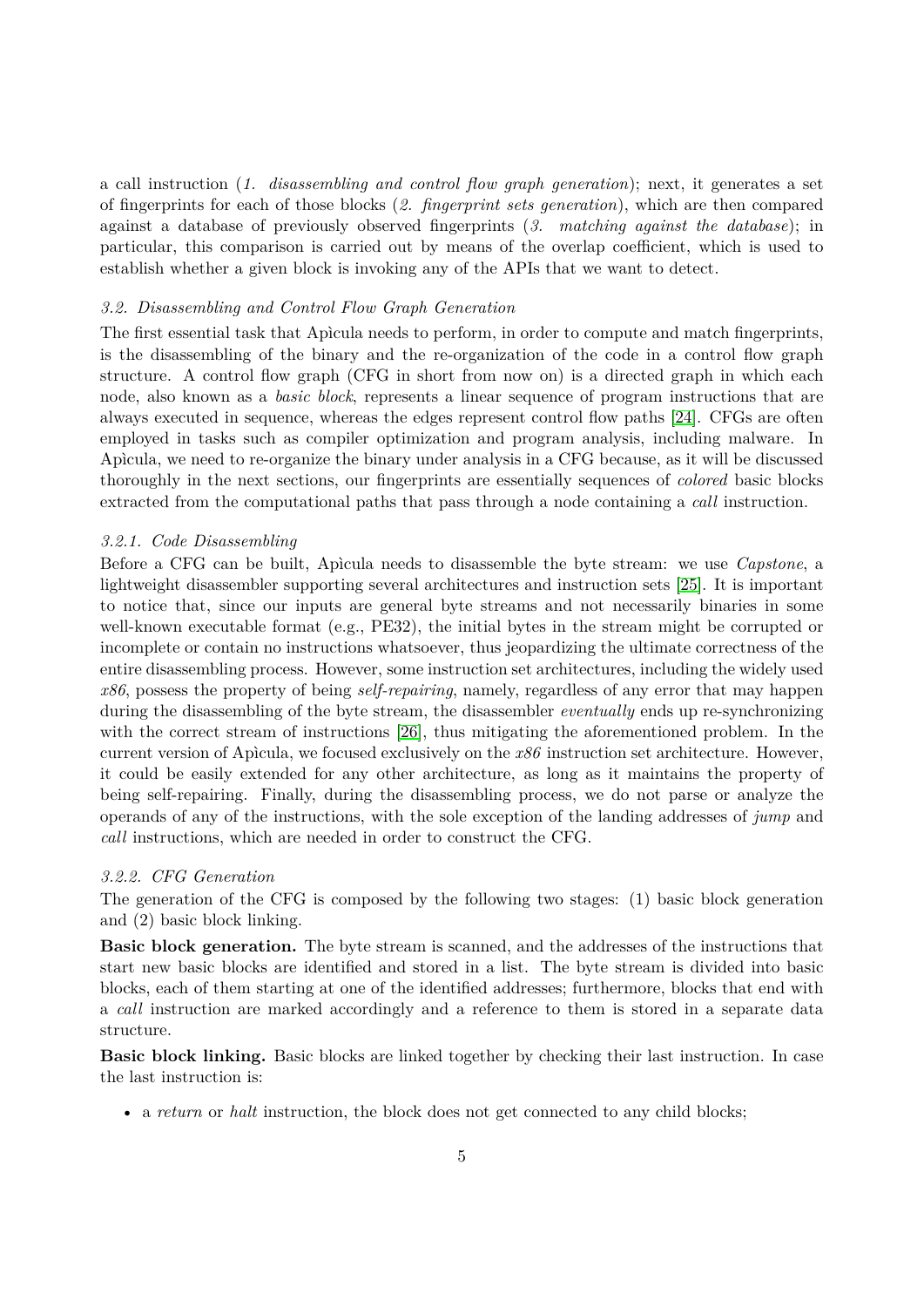- an *unconditional jump*, then the block is linked to the block that starts at the jump address if that exists;
- a *call* to an internal subroutine (i.e., that can be found within the byte stream) or a *conditional jump* instruction, the block is linked to the one that starts at the call/jump address, if that exists, as well as to the block whose starting address immediately follows the end address of the block we are linking. In other words, the second block is the one that contains the code that will be executed if the jump is not taken or where the execution flow will continue after the subroutine that is invoked through the call instruction has returned;
- a *call* instruction to an address location, which is *external* to the address offset of the byte stream, the block is linked to the block whose start address immediately follows. We are particularly interested in this type of nodes because those are the basic blocks that may invoke one of the APIs that we are trying to detect with Apìcula.

It is also important to point out that, during the linking phase, we do not just link one node to its children, but we also link the children to their parents: we require this because, in order to fingerprint a block, we must also visit the graph backward.

## *3.3. Fingerprinting*

The second phase in the Apìcula work-flow is the computation of a fingerprint set for each of the basic blocks that contain a *call* instruction to an *external*[1](#page-5-0) address. For a given basic block *b*, each fingerprint represents a computational path that starts before *b*, passes through it, and eventually continues ahead, incorporating a certain number of blocks reachable from *b*. Ideally, *b* is the basic block containing a call instruction to an API, whereas the blocks that precede it (and from which there exists a path that leads to it) are the ones responsible for preparing and pushing onto the stack the inputs to the API function. Finally, the blocks that follow *b* are the ones in which the program processes the potential output of the API function. Given that fingerprints are sequences of basic blocks of the CFG, we need a method for encoding them so that the resulting fingerprints can be compared between each other. We borrowed from Kruegel et al. [\[22\]](#page-21-16) the concept of *color* as a means for representing the content of a node in a compact and meaningful way. A color is an array of bits, where each bit corresponds to a certain class of instructions. In this array, the  $i<sup>th</sup>$  bit is set to 1 *iff* the block contains at least an instruction belonging to the  $i<sup>th</sup>$  instruction class, to 0 otherwise, with the only exception of the very first bit of the array, which we reserve for encoding special symbols that we need for separating the fingerprints inside the database. Table [1](#page-6-0) summarizes the instruction classes that we have included in Apìcula.

In order to be comparable among them, all fingerprints must have a fixed length. We considered the possibility of assigning a different fingerprint length for each API. However, we eventually decided to maintain a consistent length for all of them due to the high overhead and the additional complexity that this would add to the system. In Section [4.2](#page-13-0) we present an experiment that we conducted to try and identify an optimal length for our fingerprints. Nonetheless, we still leave the possibility of specifying a custom length to the final users since they may want to use Apìcula on different API sets, for which the optimal length might be different. In general, not hard-coding a fixed length can allow the system to be more flexible in case some malicious sample

<span id="page-5-0"></span><sup>&</sup>lt;sup>1</sup> as in "not contained within the address offset of the byte stream".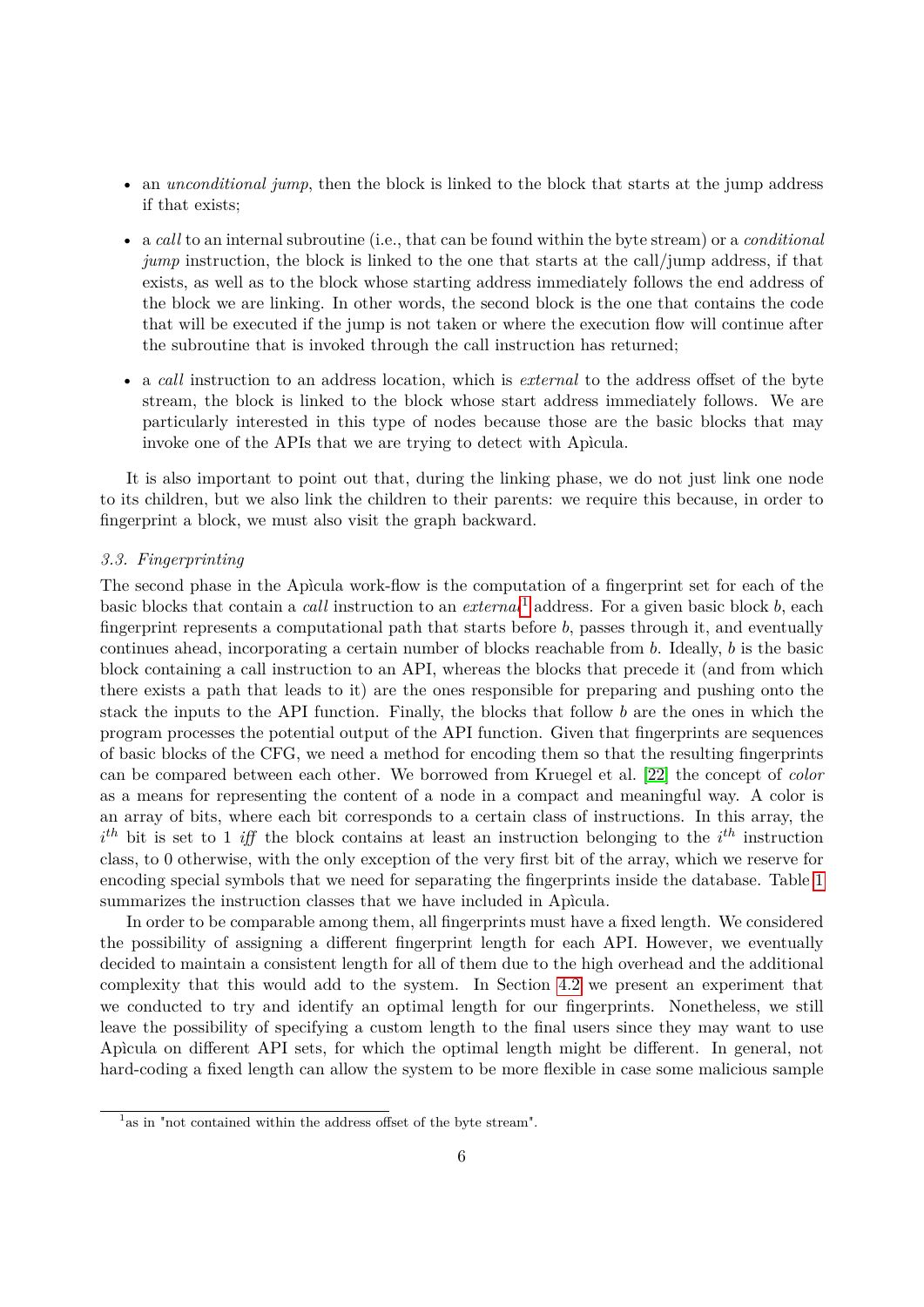<span id="page-6-0"></span>

| Instruction Classes |                         |                |  |  |  |
|---------------------|-------------------------|----------------|--|--|--|
| Bit                 | Class Name              | Examples       |  |  |  |
| $\mathbf{1}$        | NO CLASS                | nop            |  |  |  |
| $\mathfrak{D}$      | <b>ARITHMETIC</b>       | add, div, idiv |  |  |  |
| 3                   | <b>BRANCH</b>           | jne, jz, loop  |  |  |  |
| 4                   | CALL                    | call, lcall    |  |  |  |
| 5                   | <b>CONDITIONAL MOVE</b> | cmova, cmove   |  |  |  |
| 6                   | DATA TRANSFER           | mov, movs      |  |  |  |
| 7                   | <b>FLAGS</b>            | bt, bts        |  |  |  |
| 8                   | <b>FLOAT</b>            | addsd, addss   |  |  |  |
| 9                   | <b>HALT</b>             | hlt            |  |  |  |
| 10                  | <b>JUMP</b>             | jmp, ljmp      |  |  |  |
| 11                  | LEA                     | lea            |  |  |  |
| 12                  | <b>LOGIC</b>            | and, not       |  |  |  |
| 13                  | <b>MISCELLANEOUS</b>    | bound, enter   |  |  |  |
| 14                  | <b>RETURN</b>           | ret, lret      |  |  |  |
| 15                  | SIGN                    | cbw, cdq       |  |  |  |
| 16                  | <b>STACK</b>            | pop, push      |  |  |  |
| 17                  | <b>STRING</b>           | cmpsb, stos    |  |  |  |
| 18                  | SYSTEM CALL             | int, syscall   |  |  |  |
| 19                  | TEST                    | cmp, test      |  |  |  |

Table 1: The first column shows the position in the array assigned to each class (bit 0 is reserved for fingerprint separators in the database); the second column specifies the names of the classes that we considered; the last column provides some examples of the instructions included in each class.

might move up the preparation of the inputs or postpone the processing of the output by injecting junk instructions and control flow alterations between those two phases and the actual invocation of the API, in an attempt to evade the API detection performed by Apìcula. Moreover, it should be noted that a computational path may be shorter than the fingerprint length, since either the partial computational path that leads to the central node or the one that starts from it can be shorter than half the fingerprint length: in that case, we pad the fingerprint by adding special colors whose bits are all set to 0. In particular, if the *shorter* computational path is the one starting from *before* the block to be fingerprinted, then the padding colors will be added at the *beginning* of the fingerprint; on the other hand, if the shorter computational path is the one that starts from the block to be fingerprinted, then the padding colors will be added at the end of the fingerprint.

Given a certain length *k* and a list of basic blocks *l*, Apìcula generates the fingerprint set for a basic block  $b \in l$  by first visiting all the blocks reachable from *b* by going *backward* up to a depth of *k/*2 (+1 if *k* is even) nodes, then by visiting all the blocks that are reachable from *b* by going *forward* up to a depth of *k/*2 nodes, and finally by merging all the partial fingerprints computed by first going "backward" and then going "forward", so to obtain all possible combinations of those partial fingerprints. Figure [2](#page-7-0) shows how the set of fingerprints for a given basic block is computed. The single (partial) fingerprint is obtained by concatenating the colors of the blocks that are encountered while traversing the graph through a depth-first search that starts from the block to be fingerprinted.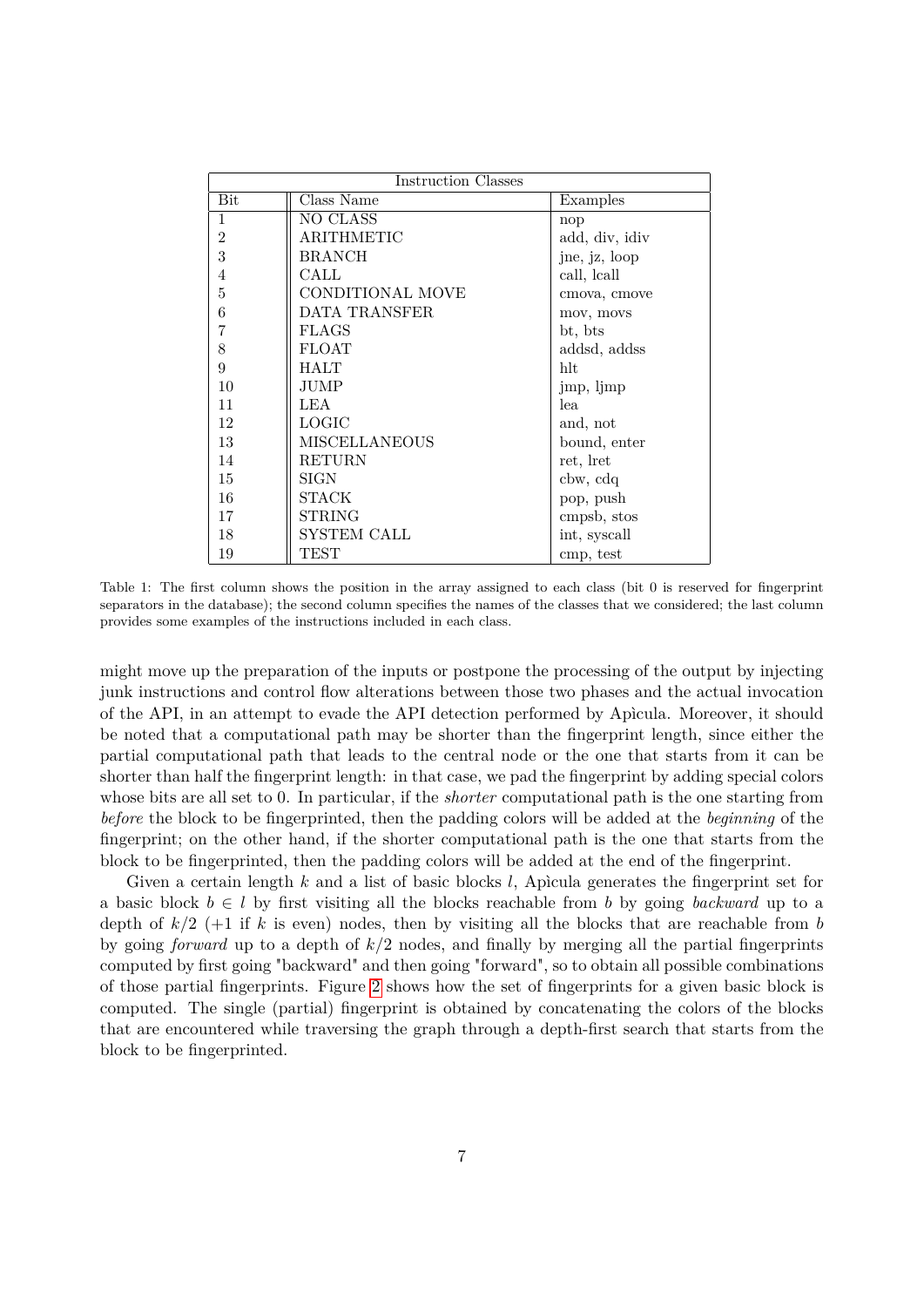

<span id="page-7-0"></span>Figure 2: The fingerprinting process for *k* = 7. Each basic block in the figure is filled with a color and marked with the corresponding letter (for example, filled with yellow and marked with a Y), which symbolically correspond to the colors actually employed in Apicula; white basic blocks with a  $#$  written inside denote padding colors. In this case, the basic block that is being fingerprinted is the red, central one.

#### *3.4. Matching*

After the fingerprint sets are generated for each basic block containing a call instruction<sup>[2](#page-7-1)</sup>, the last step in the Apìcula's work-flow is to determine whether any of those basic blocks is actually invoking one of the APIs that we are interested in detecting. As it was already mentioned before, the general idea is to compare the fingerprint set found for a single node against a database of pre-computed fingerprints: if the fingerprint set matches the database with a certain *score*, then Apìcula infer that the node is invoking that API. This matching is implemented through the evaluation of the *overlap* coefficient between the two sets (namely, the fingerprint set associated with the basic block and the database of fingerprints). We chose the overlap coefficient over other similarity measures because we are comparing small sets (a few hundred bytes of information on average) against potentially much larger ones and, therefore, it would be inappropriate to use scores that place more emphasis on the actual similarity between sets (like the Jaccard index). In fact, the overlap coefficient is not penalized in case the set of fingerprints of one API in the database is much larger than the average fingerprint set computed for blocks that invoke it, since it only measures the extent to which a smaller set overlaps with a greater one. Equation [1](#page-7-2) shows how the overlap coefficient is computed for two sets *A* and *B*.

<span id="page-7-2"></span>
$$
Overlap Coefficient(A, B) = \frac{|A \cap B|}{min(|A|, |B|)}
$$
(1)

After the fingerprinting process has been completed, Apìcula iterates over the basic blocks with a call instruction, computing the overlap coefficient between their fingerprint sets and the set of fingerprints of each API in the database: if the overlap score between the fingerprint set of a block *b* and an API *A* is greater than a given threshold, then Apìcula outputs that *b* invokes *A*. Although we leave the possibility of choosing the preferred threshold, we set it to 0*.*55 by default. In the

<span id="page-7-1"></span><sup>&</sup>lt;sup>2</sup> again, to an external address.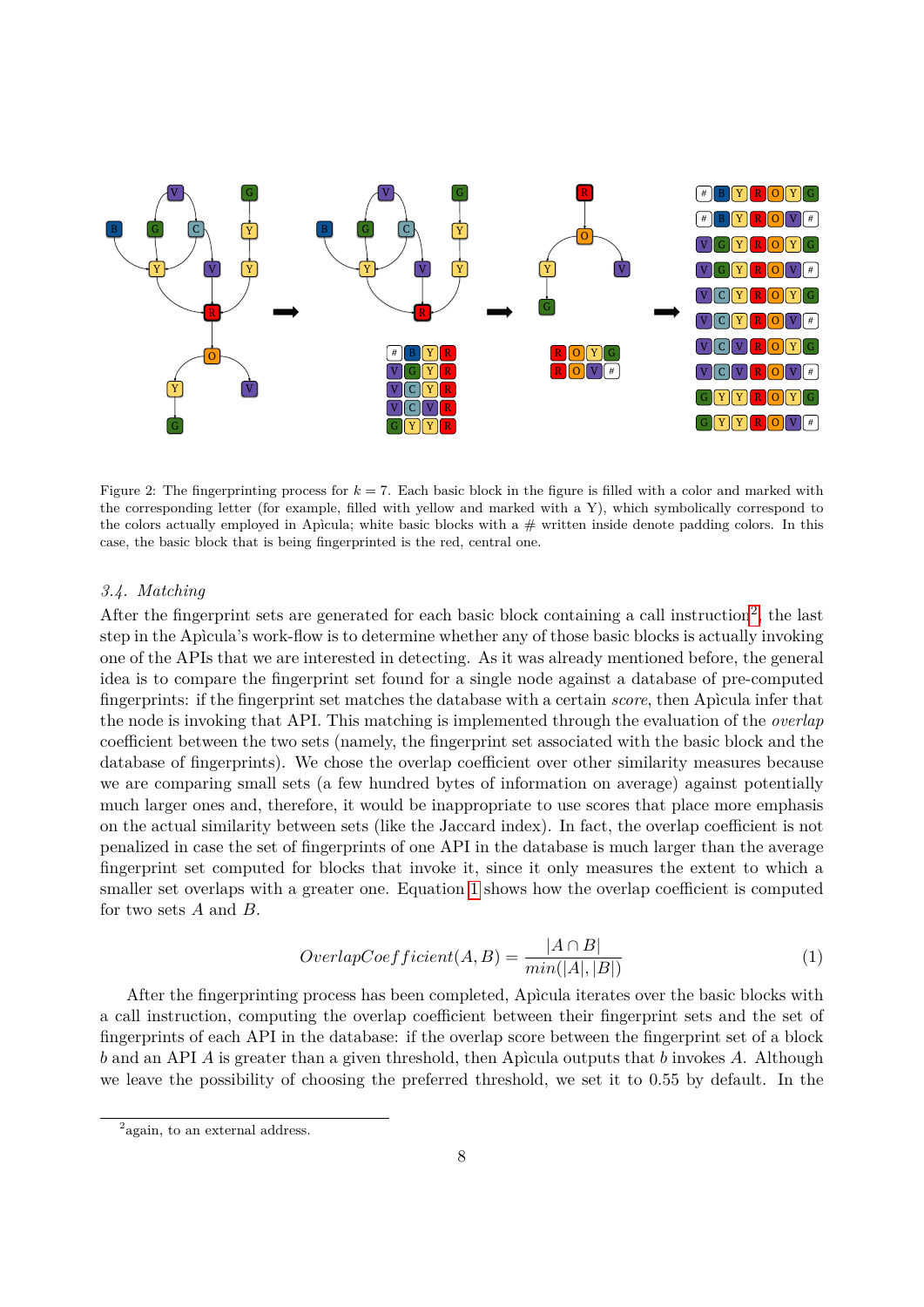experiment described in Section [4.2,](#page-13-0) we observe that a more conservative threshold can be set in an *ideal* case, such as extracting the database of fingerprints from binaries that are very similar to those that are used for testing. Nonetheless, our less conservative threshold proves to be reliable for a large group of APIs when tested over a more realistic set of binaries, as shown in the experimental evaluation presented in Section [4.3.](#page-14-0) In general, it should be noted that Apìcula might output more than one API for a single block. However, we aim at eliminating this occurrence by restricting the APIs, which we wish to detect, to those that yield a low number of false positives.

#### *3.5. Fingerprint Database Generation*

In order to generate a database of fingerprints, we require a large set of executable programs containing complete information on the imported libraries within their headers. This might sound in contradiction with what we have said in the beginning, namely that Apìcula is meant to work on generic byte streams and does not require access to the header information of an executable file: in reality, we are not contradicting our original claim at all, since this is only required for building the database that will then be used to identify APIs in truly generic streams of bytes.

For this purpose, we focus on Windows Portable Executables (PEs) [\[27\]](#page-22-0), mainly because it is relatively easy to access a wide number of malware samples for the Windows operating system. In short, a PE contains all the information needed by the Windows operating system to load the executable code in memory and manage its execution. To do this, it is composed of several headers and sections. However, for our goal, we only focus on the *import directory table* and the *.text* sections.

The *import directory table* contains information on the Dynamic-link Libraries (DLLs) that are imported by the executable. In particular, each entry in the table carries the address information that is used to resolve the entry points in the DLL, most notably the Import Lookup Table (ILT) and the Import Address Table (IAT). An ILT holds the names (or ordinals) of the objects imported from a DLL, and we use them to identify which API functions are imported within the executable. On the other hand, an IAT is a table of pointers where each entry contains the address of a symbol imported from a DLL: we use these tables to reconstruct where an API call is performed in the code.

On the other hand, the *.text* section contains the executable code. In Windows, x86 executable code might contain a *jump stub* for each API function used within the program. These jump stubs constitute an additional layer of indirection inserted by the compiler to simplify the task of overwriting the relative virtual addresses with the effective addresses at which the libraries are loaded at run time. These stubs are made of one jump instruction to the corresponding IAT entry: when the code needs to invoke a certain library function, it *calls* the corresponding jump stub instead, which will then jump to the actual address specified in the IAT. Alternatively, the function pointers in the IAT might be invoked directly. Figure [3](#page-9-0) shows examples of a direct call to an IAT entry and an indirect call through a jump stub.

#### *3.5.1. Database Generation Process*

Schematically, Apìcula builds the fingerprint database by iterating over a list of portable executable files: for each of them, it reads the ILTs and the IATs for all the imported DLLs, constructs a table in which the name of every API is mapped to the address of the IAT entry that stores its address, and then extracts the actual executable code along with its static address, which is computed as shown in Equation [2.](#page-9-1)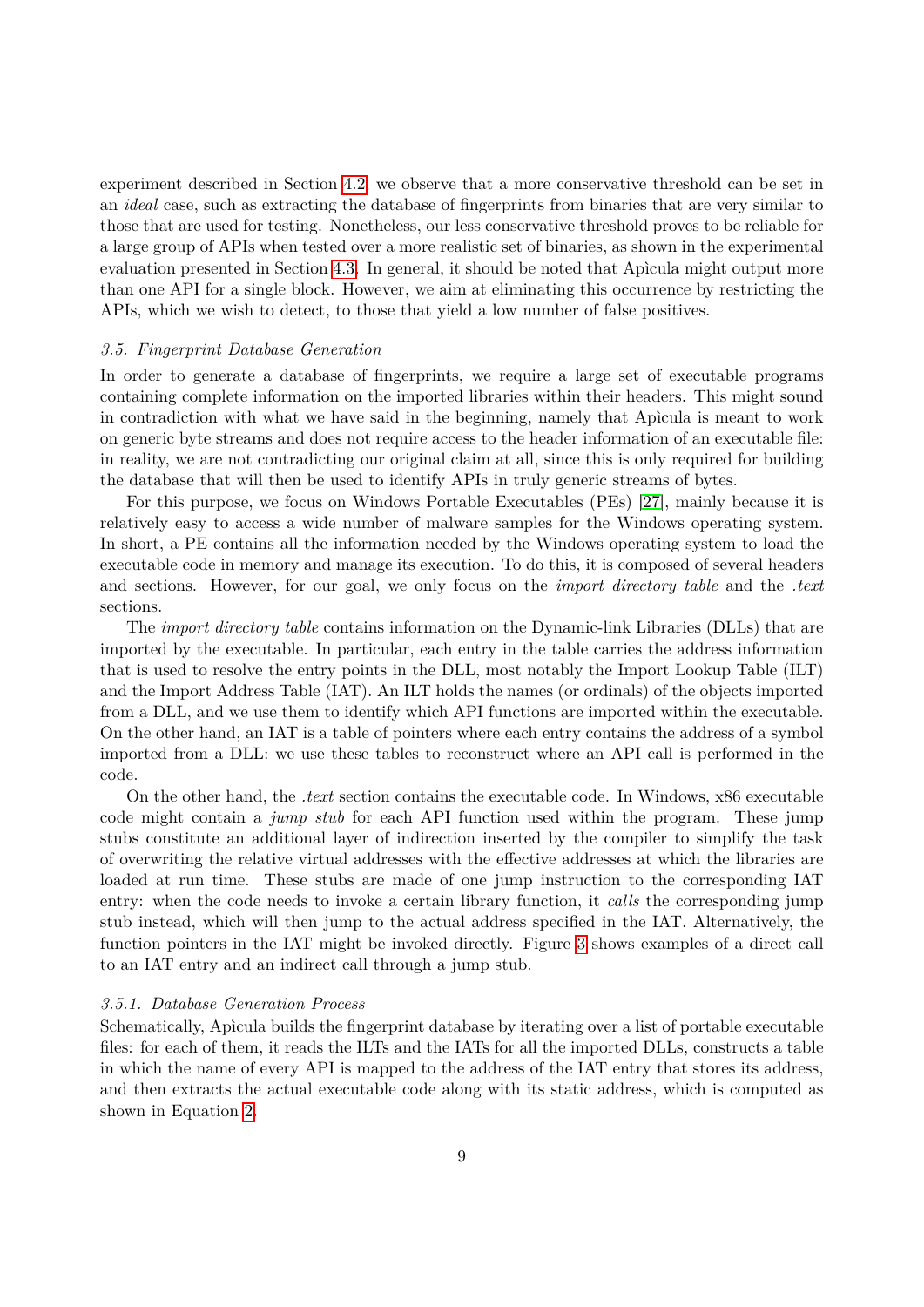

Figure 3: Examples of direct a call to a IAT entry and of an indirect call through a jump stub.

<span id="page-9-1"></span><span id="page-9-0"></span>
$$
Address = ImageBase + CodeVirtualAddress
$$
\n<sup>(2)</sup>

These initial steps are attained by reading and parsing the information contained within the header of the PE file. Since we wrote Apìcula in Python, we implemented this through the *pefile* library [\[28\]](#page-22-1).

After this preliminary phase is complete, Apìcula continues with the construction of the CFG, as described in Section [3.2:](#page-4-0) the only exception, in this case, is that, during the disassembling of the code, the jump stubs are identified and saved in an appropriate data structure that keeps track of the correspondence between APIs and jump stubs. Next, blocks that contain a call instruction to an API are fingerprinted, and the resulting fingerprint sets are appended to the corresponding database entry, which is essentially a regular file named as the API function it refers to (e.g., *kernel32-createthread*). This is attained by identifying the correct API invoked by each block, through a look-up to the information held by the data structures described above (namely, the jump stubs table and the data structure that maps the names of the APIs to their corresponding IAT entries). Finally, in a second separate phase, all the files are cleaned by merging together single fingerprint sets while removing duplicated fingerprints. We decided to keep these two phases separated because this would allow us to easily shorten the fingerprint length without having to re-run the entire database construction process.

#### <span id="page-9-2"></span>**4. Validating the Effectiveness of Apìcula**

In this section, we describe the experimental evaluation conducted to prove the effectiveness of Apìcula. In the first experiment, we verify that Apìcula can distinguish among different APIs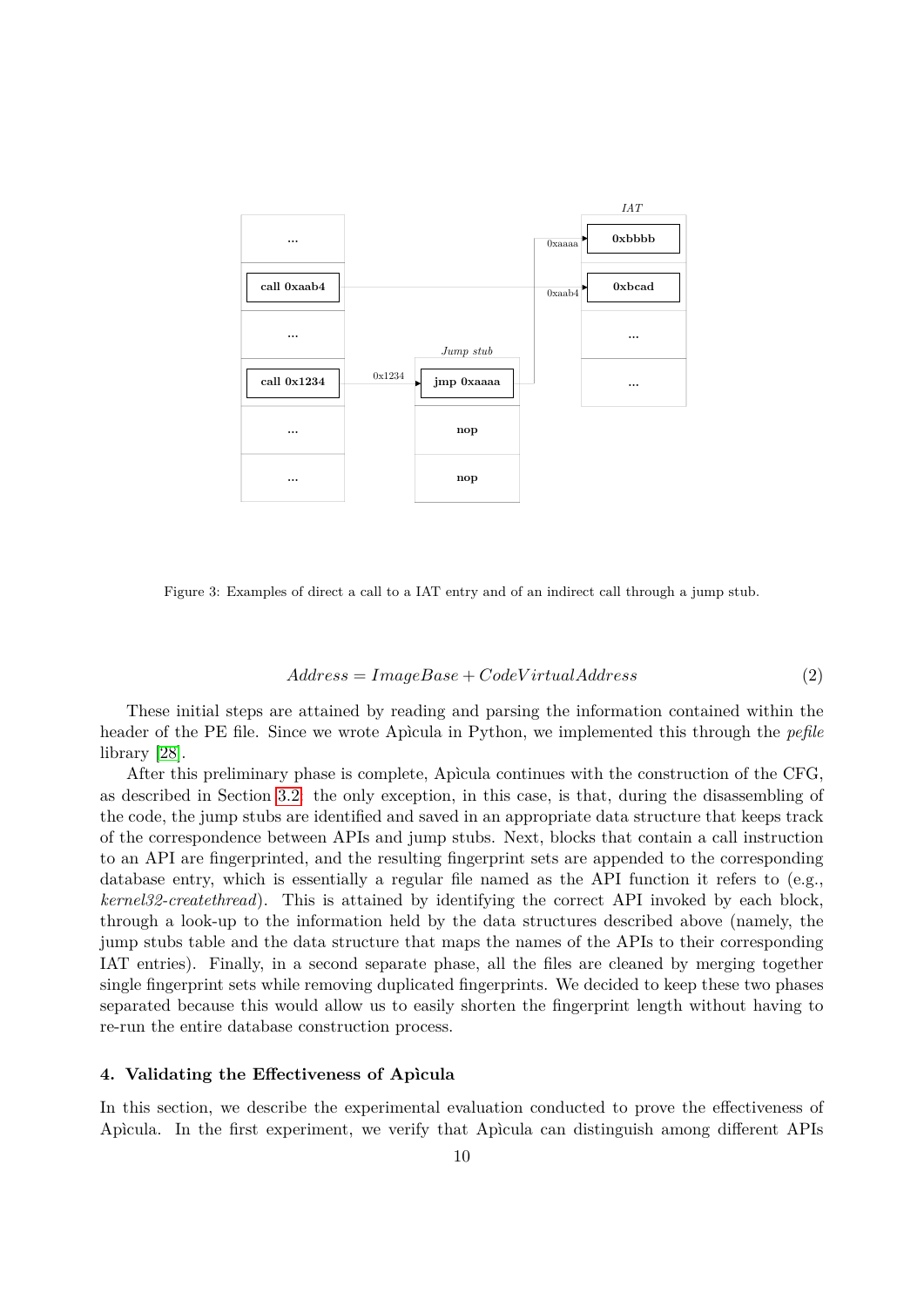by measuring the similarity between sets of fingerprints belonging to blocks containing a call instruction to an API function. In the second experiment, in favor of this work's reproducibility, we present the approach that we took for tuning the fingerprint length and the overlap threshold to maximize the accuracy of Apìcula. Lastly, the third experiment identifies the specific APIs that we can match with a certain degree of confidence across a more significant and heterogeneous dataset composed of malicious samples. In all experiments, we work under the Windows environment, as the long-term goal of our research is to simplify the behavioral analysis of malware.

#### <span id="page-10-1"></span>*4.1. Experiment 1: Fingerprint Similarity*

With this experiment, we aim at demonstrating that the fingerprint sets generated from basic blocks that invoke different APIs are statistically dissimilar among them. In other words, we want to prove that the fingerprint sets generated by Apìcula are unique for each API, as this would otherwise produce a high misclassification rate. We show this by first averaging the similarity scores among basic blocks that invoke the *same* API and, then, by comparing those results against the average scores computed for basic blocks that invoke *different* ones. We repeat this across four optimization levels, namely *O*1, *O*2, *O*3, and *Os*.

The dataset we perform this experiment on is the GNU core utils, a collection of the "basic file, shell and text manipulation utilities of the GNU operating system" [\[29\]](#page-22-2). We obtain the source code from the official Github page [\[30\]](#page-22-3) and build them for Windows through the *MinGW* [\[31\]](#page-22-4) port of GCC within a *Cygwin* environment [\[32\]](#page-22-5).

The experiment is composed of two separate parts: we first build our binaries with the same optimization level and show how the fingerprint sets associated with the *same* API are statistically similar, while those associated with *different* APIs are *remarkably dissimilar* among them; secondly, we show how compiling programs with *different* optimization levels causes the average similarity scores - among blocks with the same API - to deteriorate significantly. However, it is important to point out that, even when considering binaries compiled with different optimization levels, we can still tell apart blocks that contain an invocation to the same API from blocks that contain a call to different ones. Nonetheless, the deterioration of the average similarity values between fingerprint sets associated with the same API is important to explicitly point out the necessity to build databases of fingerprints that are sufficiently diversified to *capture* all the possible variations when using Apìcula on real-world binaries.

For both the sub-experiments, we employ the Jaccard index to compare the similarity among the fingerprint sets of basic blocks. The Jaccard index (which is described in Equation [3\)](#page-10-0) is preferred over the overlap coefficient, used for matching fingerprint sets against the API database in Apìcula, because it measures the overall similarity between two sets with similar size and not just the extent to which a smaller set overlaps with a bigger one. As a matter of fact, in the matching phase of Apìcula, fingerprint sets are compared against a database of fingerprints whose size is significantly greater in most cases, while, in this experiment, the size of the fingerprint sets across different blocks belongs to the same order of magnitude.

<span id="page-10-0"></span>
$$
Jaccard(A, B) = \frac{|A \cap B|}{|A \cup B|}
$$
\n(3)

## *4.1.1. Experiment 1.1: Fingerprint Similarity with same Optimization Level*

In this experiment, we show that the average similarity among fingerprint sets associated with different APIs is significantly lower than the average similarity of fingerprint sets associated with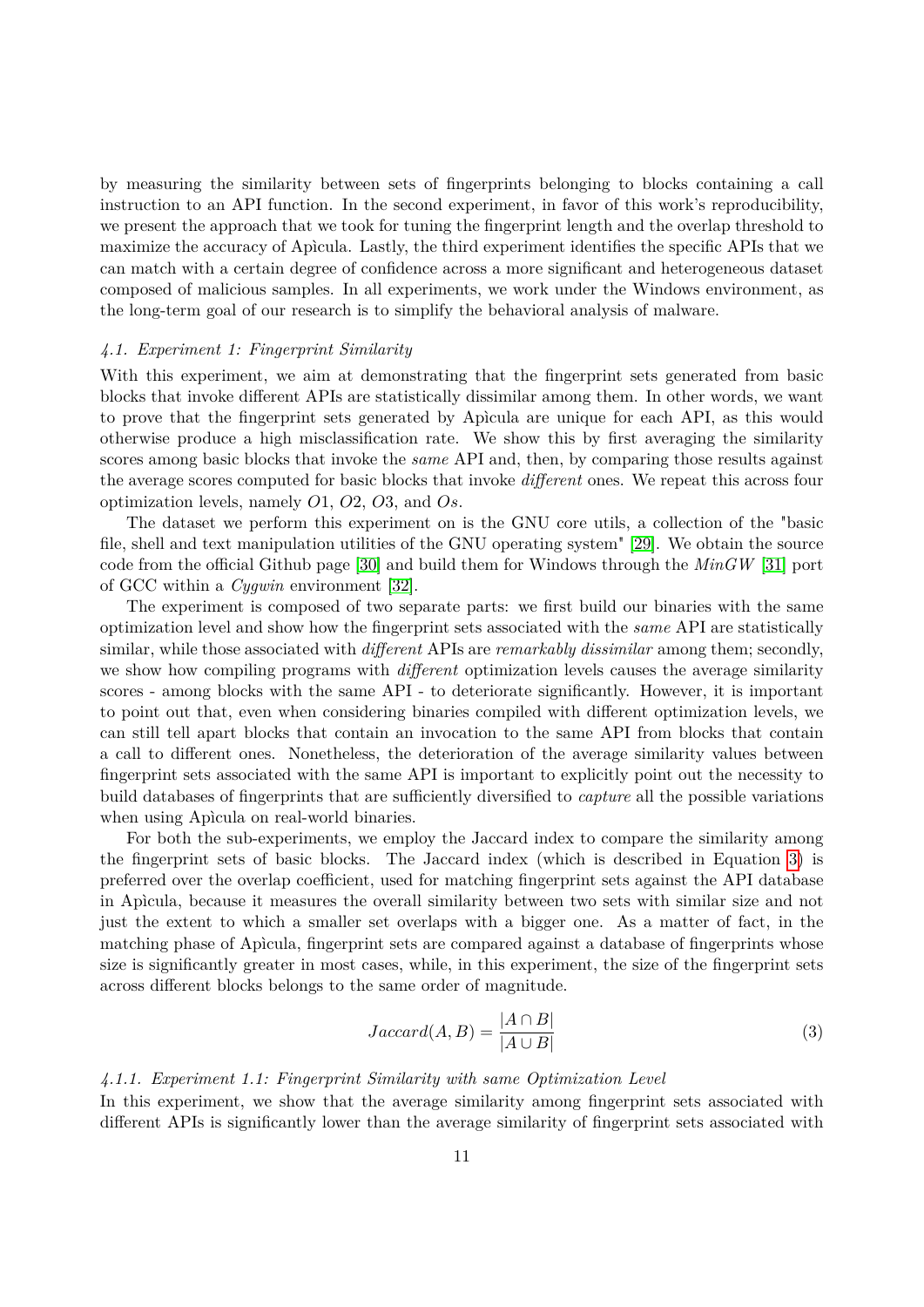|                          |        | Э2     |        | Os     |
|--------------------------|--------|--------|--------|--------|
| Same API $(\alpha)$      | 0.30   | 0.28   | 0.26   | 0.32   |
| Different APIs $(\beta)$ | 0.0002 | 0.0001 | 0.0001 | 0.0001 |

Table 2: Average similarity scores between fingerprint sets associated with the same API (*α*) as well as the average similarity scores of fingerprint sets associated with different APIs (*β*), sorted by optimization option.

the same API. In particular, we perform the following computations for all the four considered optimization levels separately.

First, we compute the average similarity between blocks with the same API call. We do this on an API basis, meaning that we repeat this procedure for all the APIs that have been encountered within the dataset. In particular, we compute and then average the similarity scores between all the possible pairs of fingerprint sets that correspond to the same API. Equation [4](#page-11-0) shows how this computation is performed (for a given optimization level):

<span id="page-11-2"></span><span id="page-11-0"></span>
$$
\alpha = \frac{1}{n} \left[ \sum_{A \in APIs} \left( \sum_{(I,J) \in \theta(A)} Jaccard(I,J) \right) \right]
$$
(4)

In Equation [4,](#page-11-0)  $\theta$  is a function that outputs the superset of all the possible pairs of fingerprint sets  $(I, J)$  observed for a given API *A*, whereas *n* is the overall number of these pairs across all  $A \in APIs$ . Since the Jaccard index is commutative, pairs  $(A, B)$  and  $(B, A)$  are considered equivalent and included in the superset outputted by  $\theta$  only once.

Next, we compute the average similarity score between blocks that invoke different APIs. Given two APIs *A*<sup>1</sup> and *A*2, the similarity score is obtained by comparing all the fingerprint sets belonging to *A*<sup>1</sup> against all the fingerprint sets belonging to *A*2, and then averaging the results; this is repeated for all the possible combinations of different APIs, namely for all the pairs  $(A_i, A_j)$  with  $A_i \neq A_j$ , as shown by Equation [5.](#page-11-1)

<span id="page-11-1"></span>
$$
\beta = \frac{1}{m} \left[ \sum_{(A_i, A_j) \in \gamma} \frac{1}{q} \left( \sum_{I \in \delta(A_i)} \sum_{J \in \delta(A_j)} Jaccard(I, J) \right) \right]
$$
(5)

In Equation [5,](#page-11-1)  $\gamma$  is a function that outputs all the possible pairs of distinguished APIs  $(A_i, A_j)$ ,  $A_i \neq A_j$ , whereas *m* is the cardinality of *γ*'s codomain; lastly, *δ* returns the superset of all the fingerprint sets observed for a given API, and  $q = |\delta(A_i)| * |\delta(A_i)|$ .

Table [2](#page-11-2) shows the average similarity scores between fingerprint sets associated with the same API, as well as the average similarity scores of fingerprint sets associated with different APIs across the four optimization options that we have considered. As the average value of  $\alpha$  (i.e., same API) is 0.29 and the average value of *β* (i.e., different APIs) is 0.000125, we can conclude that (1) there is a remarkable difference in the order of magnitude between the two measures, and (2) the similarity of basic blocks that contain a call instruction to different APIs is notably low. In light of these aspects, we can claim that Apìcula can distinguish between different APIs with strong statistical confidence.

#### *4.1.2. Experiment 1.2: Fingerprint Similarity with Different Optimization Level*

In the previous experiment, we show that Apìcula can distinguish between the invocation of different APIs by comparing the average similarity scores of the corresponding fingerprint sets when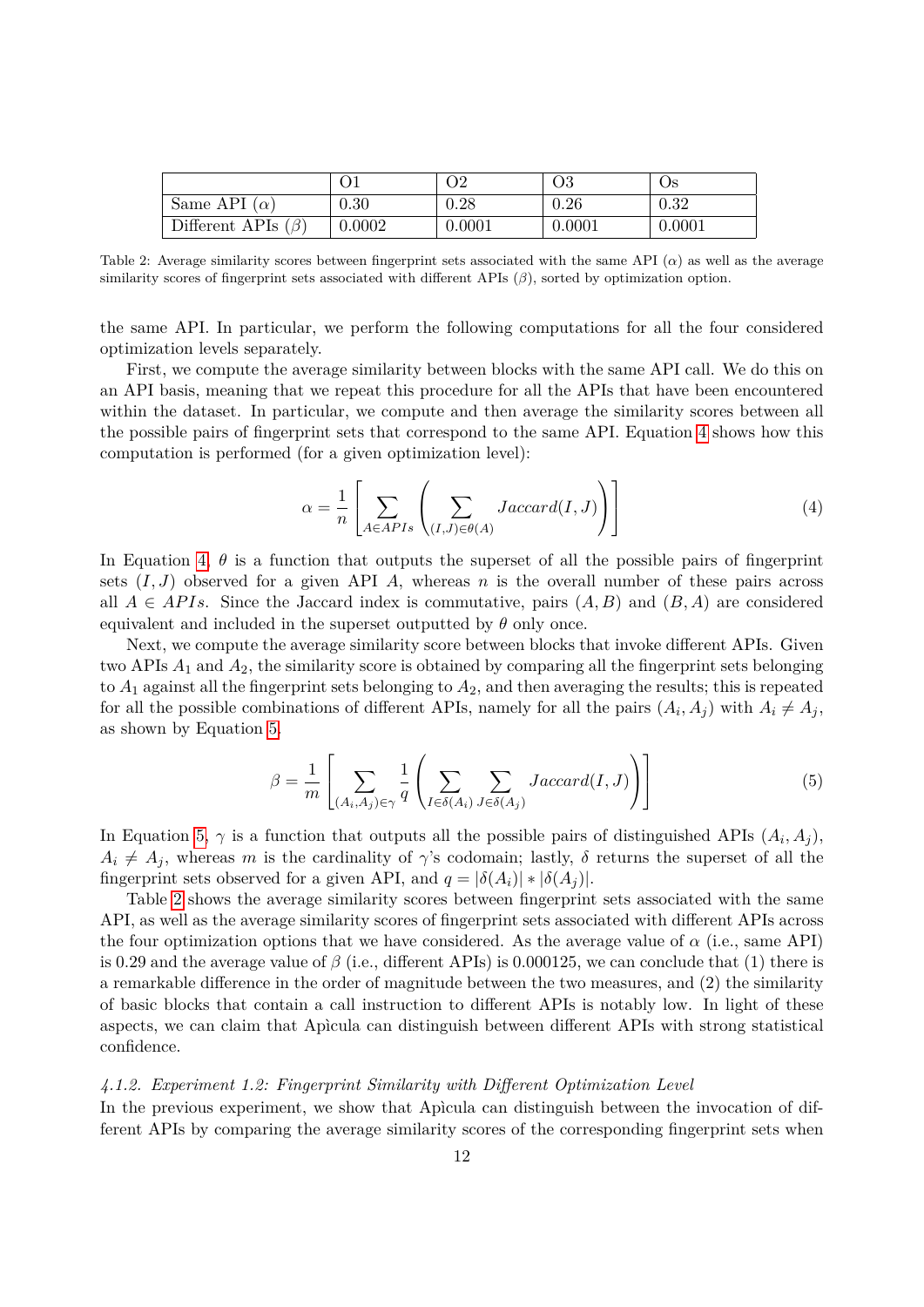compiling the binaries with the same optimization level. In this experiment, we want to verify whether Apìcula can distinguish between fingerprint sets associated with different APIs when these are extracted from binaries compiled with different optimization levels.

To this end, for each API, we compute the Jaccard index between the fingerprint sets extracted from programs built with the *O*1 optimization against the fingerprint sets extracted from programs compiled with either *O*2, *O*3, or *Os*. Next, we average these values for each pair of optimization options (i.e., *O*1&*O*2, *O*1&*O*3, and *O*1&*Os*). The resulting values are then compared against the average score obtained for fingerprint sets associated with different APIs, as in the previous experiment. However, we do not compute the average similarity between fingerprint sets associated with different APIs when these are extracted from binaries compiled with *different* optimization levels. On the contrary, we directly consider the average of the values that were obtained in the previous experiment (i.e., 0*.*000125). We do this since the average similarity across programs compiled with the same optimization option is generally greater than the similarity expected from programs compiled with different optimization options. In other words, by doing so, we are actually performing a stricter comparison.

As shown in Table [3,](#page-12-0) a significant loss of similarity can be observed with respect to the previous experiment: the average value of  $\alpha$  was, in fact, 0.29, whereas the average value we obtained with this experiment is instead 0.07, that is to say, the average value decreases by 76%. Notwithstanding this pronounced loss in the average similarity, we can still confidently distinguish between fingerprints associated with different APIs, as the average value of *β* remains significantly smaller.

#### *4.1.3. Additional Discussion on Results*

It is important to stress once again that the goal of experiment 1 is to demonstrate that Apìcula can distinguish among different APIs. It shows that the fingerprint sets generated from basic blocks that invoke different APIs are statistically dissimilar. In the process of proving this, we also compute the similarity among fingerprint sets associated with the *same* API. Particularly in experiment 1.1, we observe a significantly high similarity score between fingerprint sets associated with the same API. Nonetheless, we do not expect the similarity score to be as consistently high when comparing fingerprint sets extracted from binaries belonging to more heterogeneous datasets, even though they refer to the same API function. As a matter of fact, we believe that the *average* similarity scores are particularly high because of the inherent characteristics of the dataset used, such as the limited size and the fact that the programs are mainly authored by a restricted group of people (i.e., we expect code re-use to play a significant role in this). Furthermore, by mixing optimization options, we observed a significant decrease in the average similarity (76%). However, a lower similarity (on average) between fingerprint sets associated with the same API does not constitute a limitation of Apìcula, since the detection of API calls is ultimately achieved by constructing a sufficiently sizable database of fingerprints (the following experiments will deal with this).

<span id="page-12-0"></span>

| O1&O2 | 01&03 | $01\&Os$ | Average $\beta$ |
|-------|-------|----------|-----------------|
| 0.08  | 0.08  | 0.05     | 0.000125        |

Table 3: Similarity scores across different optimization levels: the values are obtained by averaging the Jaccard index computed between basic blocks with the same API call, that were taken from programs compiled with the option *O*1 and then *O*2 (first column), with *O*1 and then *O*3 (second column), and finally with *O*1 and then *Os* (third column). The last column contains the comparison value that we use to determine whether Apìcula can distinguish between different APIs.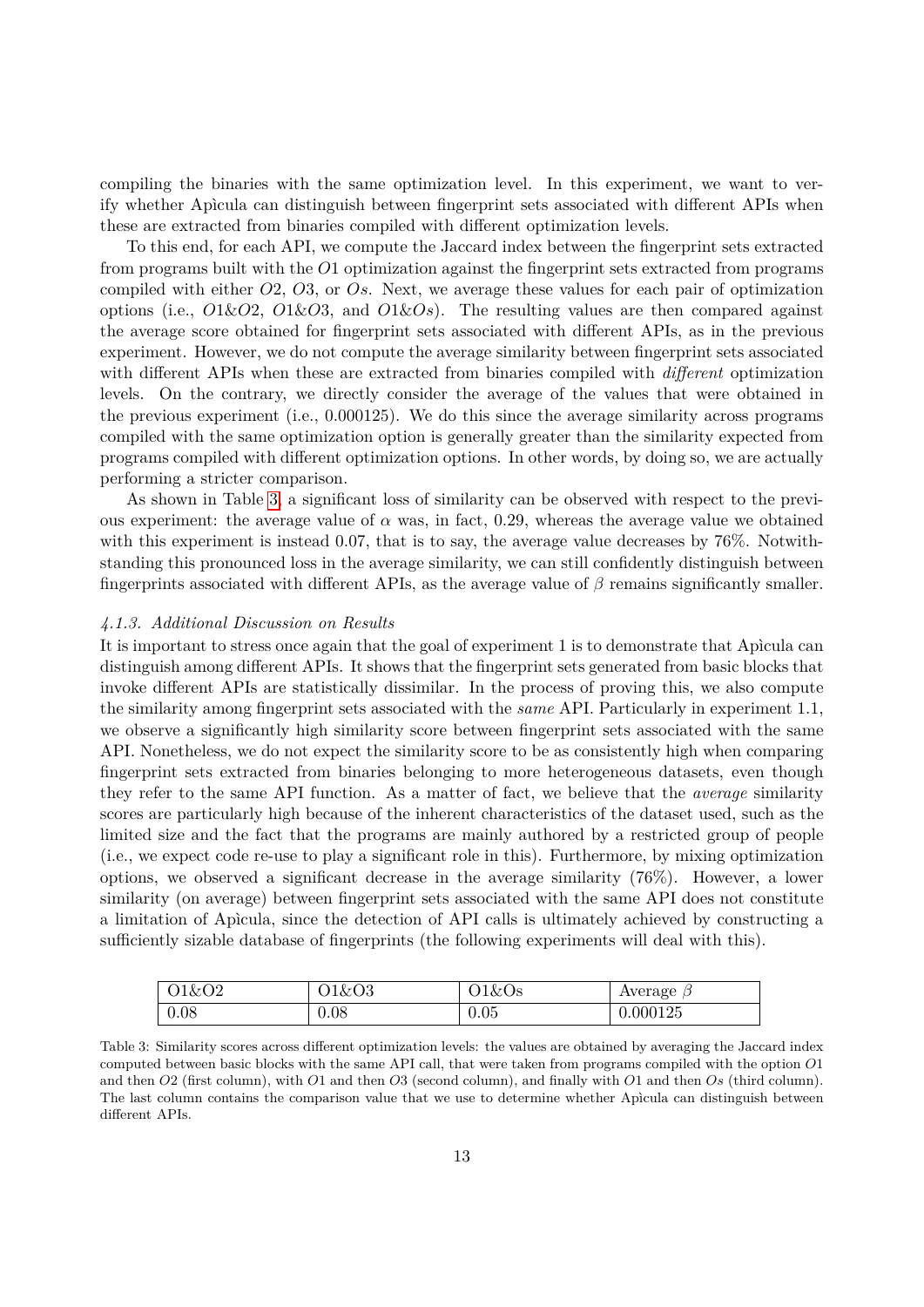Moreover, throughout this first experiment, we always consider average values and never concentrate on the underlying statistical distribution: namely, we do not disclose any specific information on the APIs observed within the dataset. This has been done voluntarily, as the goal of this first experiment is exclusively to show that Apìcula can statistically tell apart different APIs. That being said, we remind the reader that our original claim was actually that only *some* APIs possess fingerprints that are shared across different binaries and at the same time sufficiently unique. In Section [4.3,](#page-14-0) we will address the problem of identifying which APIs possess fingerprints with the said qualities.

## <span id="page-13-0"></span>*4.2. Experiment 2: Average Overlap Values and Optimal Fingerprint Length*

The goal of this second experiment is to verify whether, provided a database of fingerprints, Apìcula is actually capable of identifying API calls in binaries. We still maintain the same experimental setting that we used in Section [4.1;](#page-10-1) namely, we perform the experiment over the GNU core utils. In particular, we build the programs in that collection using all the four different optimization options that we have considered so far; we then shuffle the resulting binaries and randomly select 70% of them, which we use to build the database of fingerprints. Instead, the remaining 30% is used to test whether Apìcula can effectively employ that database to identify API calls. To this end, we measure the overlap coefficient between the fingerprint set of each basic block *b* and the database of fingerprints of the corresponding API that is invoked by *b* (which we can derive from looking at the information stored in the headers of the corresponding PE file), averaging the results. The following Equation [\(6\)](#page-13-1) shows how this is attained formally:

<span id="page-13-1"></span>
$$
\phi = \frac{1}{n} \left( \sum_{i=0}^{n} Overlap Coefficient(b_i, f(b_i)) \right), \qquad (6)
$$

where  $b_i$  is the  $i^{th}$  basic block with a call instruction, *n* is the total number of such basic blocks and *f* a function that outputs the set of fingerprints in the database associated with the API invoked by  $b_i$ .

Similarly, we compute the overlap coefficient between each basic block *b* and the fingerprint set of each API in the database, excluding the one that was actually invoked by *b*; we then average the results (Equation [7\)](#page-13-2).

<span id="page-13-2"></span>
$$
\psi = \frac{1}{m} \left( \sum_{i=0}^{n} \sum_{A_j}^{g(b_i)} Overlap Coefficient(b_i, A_j) \right). \tag{7}
$$

In Equation [7,](#page-13-2)  $b_i$  is the  $i^{th}$  basic block containing a call instruction, whereas  $g$  is a function that returns the superset of all the fingerprint sets in the database, excluding however the fingerprint set of the actual API invoked by  $b_i$ ; lastly  $m = n * (|APIs| - 1)$ , where *n* is the number of basic blocks with a call instruction (as in Equation [6\)](#page-13-1), and |*AP Is*| the overall number of APIs in the database. The values that we computed for  $\phi$  and  $\psi$  allowed us to claim that, in this scenario, we can identify the correct API calls without producing any false positive by using a default threshold of 0*.*55.

We take advantage of the relatively small size of the dataset and repeat the experiment for different fingerprint lengths in an attempt to identify an optimal value or range that could be used for real-life datasets as well. In particular, we run the experiments starting from a considered length of 9, and then go down all the way to 4. We measure the performance for a given fingerprint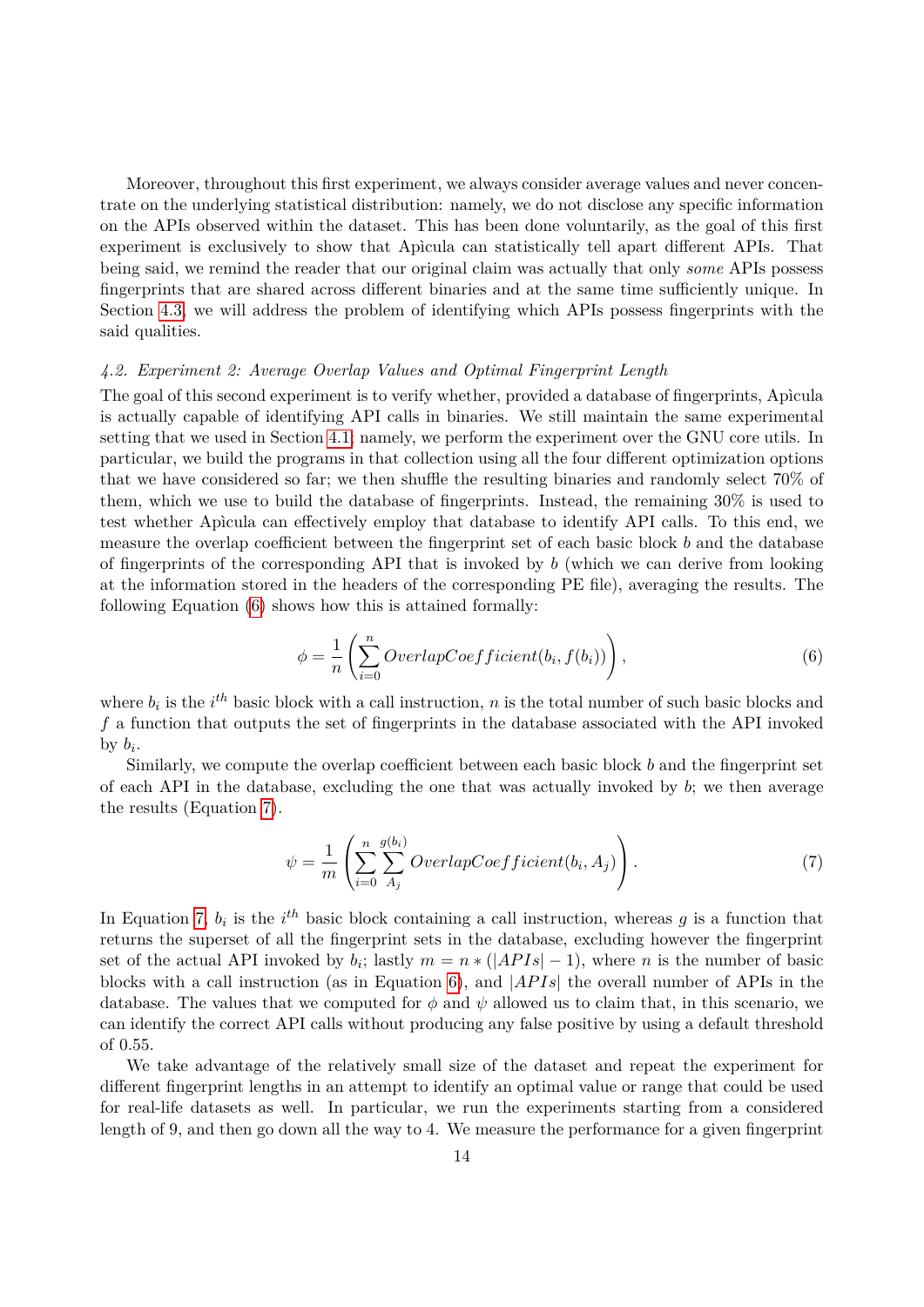

Figure 4: The graph on the left shows the values of  $\phi$  for fingerprint lengths in [4, 9], whereas the graph on the right shows the values of  $\psi$  in the same interval.

length *k* by considering both the average overlap coefficient computed for "matching" fingerprint sets and APIs  $(\phi_k)$ , and the one computed between "non-matching" fingerprint sets and APIs  $(\psi_k)$ . All the six considered lengths performed relatively well in expressing the similarity between blocks with the same API call. In particular, 4 was the one that performed the best: this was expected since shorter fingerprints are more generic and therefore can be matched more easily. Nonetheless, for the very same reason, shorter and thus more generic fingerprints also imply an increment in the average similarity between "non-matching" fingerprints  $(\psi)$ . In particular, an increment by an exponential factor in the value of  $\psi$  can be seen when shortening the fingerprint length from 7 to 4. We ultimately chose 6 as a reference value, since it constitutes a fair compromise between the resulting values of  $\phi$  and  $\psi$ , and the expected computational performance, given that a length of 6 allows us to have smaller databases and, therefore, to compute the overlap coefficient more efficiently<sup>[3](#page-14-1)</sup>.

## <span id="page-14-0"></span>*4.3. Experimenting with Real Malware*

In the previous experiments, we show that the coloring system of Apìcula can yield fingerprint sets that are similar across different programs and that we can build a database of fingerprints which Apìcula can employ to identify APIs in binaries. Both experiments are carried out on a specific dataset (namely, the GNU core utils), which in our opinion represents an "ideal" scenario for Apìcula, due to the intrinsic similarity that is expected throughout the different programs in the dataset. Moreover, the (relatively) small size of the dataset allows us to repeat the second experiment several times, so to estimate an ideal fingerprint length that can be used on more realistic datasets as well. In both the experiments, we do not pay particular attention to which specific APIs we are matching. On the contrary, we arbitrarily consider average values, which turn out to be significantly high for "matching" APIs, and remarkably low for "non-matching" ones: in other words, the results allows us to conclude that - when used on that *specific* dataset - Apìcula

<span id="page-14-1"></span><sup>&</sup>lt;sup>3</sup>when compared to greater fingerprint lengths.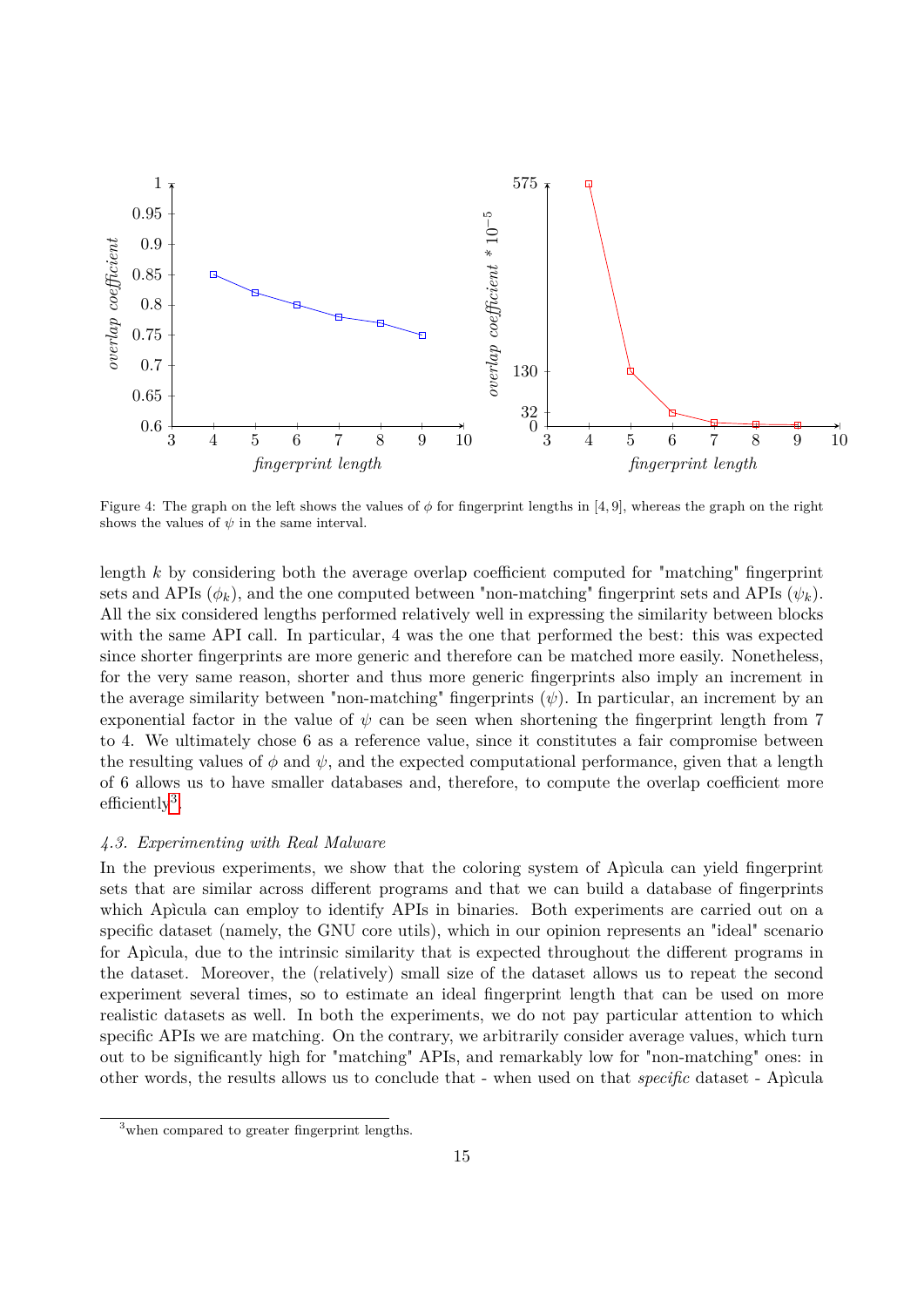can truly identify APIs with outstanding statistical confidence. Unfortunately, we do *not* expect the same to happen for larger, more diverse, as well as more realistic datasets: in truth, in the average case, we do not even expect to be able to match all APIs. In fact, our original idea is based on the intuition that *some* APIs require specific input preparation and return some output which is potentially processed following the API invocation itself; hence, Apìcula is designed to identify APIs by fingerprinting the code that *surrounds* a call instruction. However, not all APIs require the preparation of special inputs nor return an output that needs processing.

The goal of this third experiment is twofold: first, we want to show that Apìcula can be used to identify specific APIs in real-life malware datasets; then, we want to actually find a subset of the WinAPIs that we can identify with good confidence and without incurring in too many false positives. For this last purpose, we first introduce and define two essential concepts.

**Definition 1:** API fingerprintability. By API fingerprintability, we mean the ability to correctly identify an API through a database of its fingerprints. In order for an API to be "fingerprintable," we expect the number of *true positives* (TPs) to be significantly greater than the number of *false negatives* (FNs). For this reason, we consider an API to be fingerprintable if its observed *recall* (Equation [8\)](#page-15-0) is greater or equal than a certain threshold: in our case, we considered a threshold of 0*.*8.

<span id="page-15-0"></span>
$$
Recall = \frac{TPs}{TPs + FNs} \tag{8}
$$

**Definition 2:** *API fingerprint uniqueness***.** By API fingerprint uniqueness, we mean that the fingerprints collected for a specific API are sufficiently unique not to be confused with those of other APIs. Since it is unfeasible to compare the APIs we are interested in against *all* the possible APIs in the world, we only expect APIs to be sufficiently unique among the ones that we are actually fingerprinting. For an API to be considered *sufficiently* "unique," we expect the observed false positives (FPs) to be adequately low, especially in relation to the number of observed TPs. For this reason, we consider the fingerprint set of an API to be sufficiently unique if the observed *false discovery rate* (Equation [9\)](#page-15-1) is smaller than a certain threshold, in our case 0*.*05.

<span id="page-15-1"></span>
$$
FDR = \frac{FPs}{FPs + TPs} \tag{9}
$$

To carry actual statistical relevance, both properties need to be confirmed over a large number of samples since they are evaluated through data analysis metrics (i.e., recall and false discovery rate). In this experiment, we consider a dataset that comprises 6000 unpacked malware samples retrieved from Virusshare [\[33\]](#page-22-6): in particular, we select a malware bundle of 130000 samples and randomly extract 6000 from it. We use half of those (i.e., 3000) to build the database of fingerprints and the other half to identify APIs that possess both the properties described above. For this test, we use a fingerprint length of 6 (for the reasons highlighted in the previous experiment) and an overlap threshold of 0*.*55. We identified a total number of 1510 different APIs belonging to 34 different DLLs. Of these, 427 APIs were *fingerprintable*, while 271 had *unique* fingerprints: finally, a total number of 228 APIs were found to be both fingerprintable and to have unique fingerprints. These all belong to either *user32.dll* (63), *kernel32.dll* (142) or *msvcrt.dll* (23).

To provide further details on the APIs that we found to possess both properties, we group them in the ten classes that are reported in Figure [5.](#page-16-0) It must be noticed that an API could be assigned to more than one class; for example, many APIs belonging to the *file* class could be assigned to the *input/output* class as well. In those corner cases, we assign the APIs to the classes that best describes them.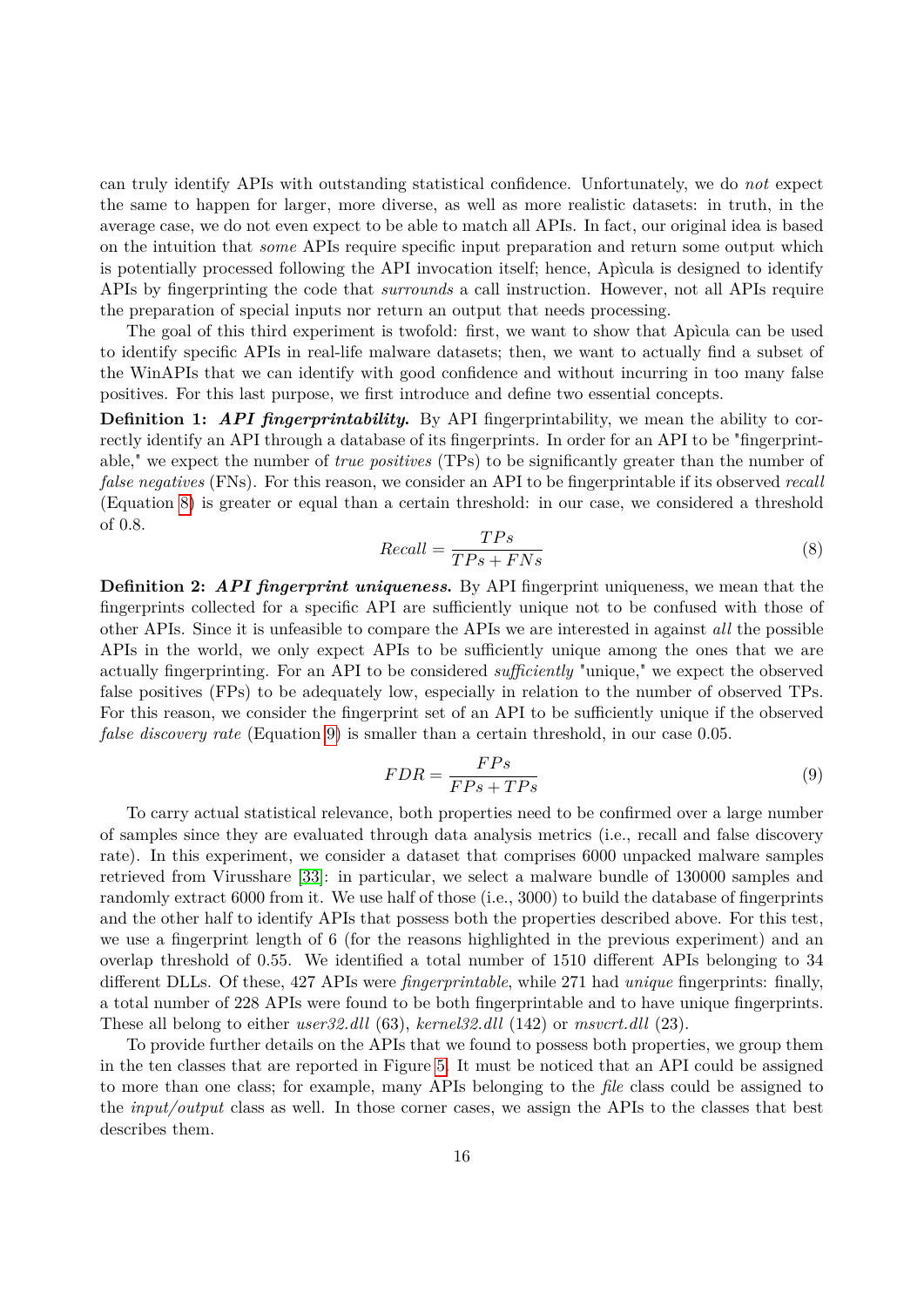

Figure 5: The histogram shows the ten classes in which we grouped the APIs that we found both to be fingerprintable and to possess sufficiently unique fingerprints.

<span id="page-16-0"></span>The following are examples of the APIs that are identifiable by Apìcula:

- *kernel32.dll-isdebuggerpresent* and *kernel32.dll-outputdebugstringa*, employed by evasive mal-ware to check whether they are being executed within a debugger [\[34,](#page-22-7) [35\]](#page-22-8) (we assigned it to the *system queries* class);
- many file manipulation APIs such as *kernel32.dll-createfile*, *kernel32.dll-writefile* and *kernel32.dlldeletefile*, as well as some file discovery APIs, for example *kernel32.dll-findfirstfilea* and *kernel32.dll-findnextfilea*;
- *kernel32.dll-loadlibraryw*, which loads a library in the memory of a process;
- several APIs for creating and manipulating processes and threads, for example *kernel32.dllcreateprocessa*, *kernel32.dll-createthread* and *kernel32.dll-openprocess*;
- many memory management APIs, such as *kernel32.dll-virtualalloc*, *kernel32.dll-virtualfree*, *kernel32.dll-virtualquery*, and *kernel32.dll-globallock*.

# **5. Validating the Fingerprint Database**

In Section [4,](#page-9-2) we demonstrate that Apìcula is able to identify APIs in binaries; more specifically, in Section [4.3](#page-14-0) we build a database of fingerprints from a dataset of real malware and test it against a separate set of malicious programs. This allows us to show that Apìcula can work on real malware datasets, and that it can identify specific APIs with high probability. However, the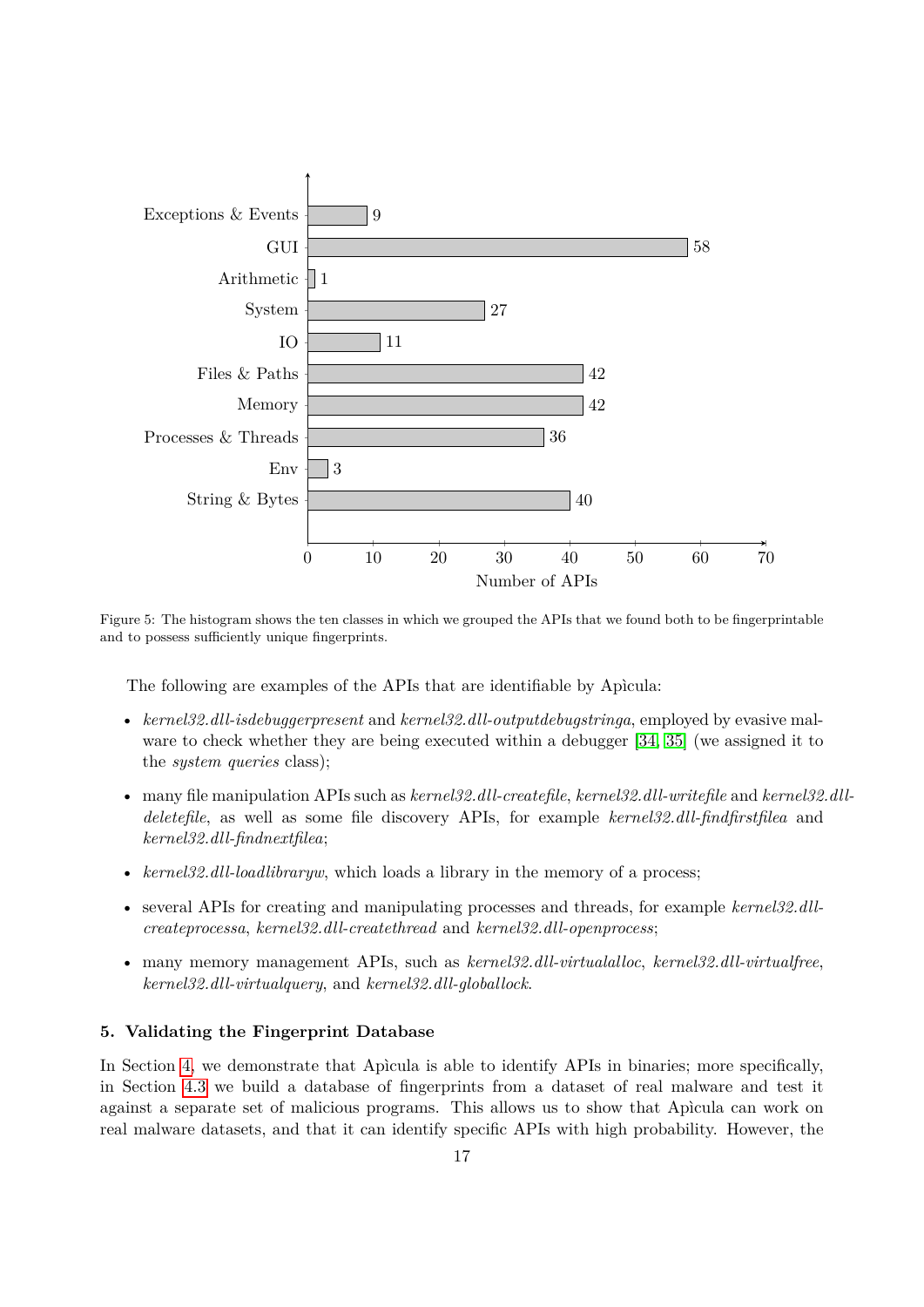approach we take for the latter is computationally expensive and has the downside of requiring separate datasets to construct the database and measure the performance of each API. Given that someone might want to build a new database of fingerprints (for example, in order to include some specific software library), we want to provide a method for validating the quality of the database, in particular for identifying the APIs that are fingerprintable and have sufficiently unique fingerprints without having to recur to the more complex approach described in Section [4.3.](#page-14-0) To this end, we take advantage of the results obtained from the experiment in Section [4.3](#page-14-0) to derive two strategies that can allow a user to *infer* which APIs possess the two properties mentioned above.

#### <span id="page-17-0"></span>*5.1. Determining Fingerprintability from Database Size*

In order for Apìcula to correctly identify the API *A* invoked by a basic block *b*, its database entry for *A* must contain at least some of the fingerprints in the fingerprint set of *b*: this means that, to some extent, some of the fingerprints in the fingerprint set of *b* must have already been observed in some other binary. More precisely, we expect Apìcula to *encounter* the same fingerprints several times and across multiple binaries while constructing the database of fingerprints. Clearly, this is not always true, as utilizing a low number of samples for constructing the database of fingerprints might preclude the observation of *repeated* fingerprints altogether. Nonetheless, when an appropriately sized dataset (such as the one that we employed) is used to construct the database, we can confidently expect to observe repeated fingerprints for a given API (if this is truly fingerprintable, that is to say).

We exploit this intuition and claim that, in the average case, we can identify a fingerprintable API by considering how much the byte size of the fingerprint database associated with it *shrinks down*, when this is processed during the second phase of the database construction, namely when the observed sets of fingerprints are merged into a single set, and all duplicated fingerprints removed. In particular, we are looking for a real number  $p \in (0,1]$ , such that the following inequality holds true:

$$
|DB_A^{clean}| \le p|DB_A^{raw}| \tag{10}
$$

where  $|DB_A^{clean}|$  is the size of the fingerprint database for an API *A* after the merging and removal of duplicated fingerprints, while  $|DB_A^{raw}|$  is the size of the raw database obtained after the first part of the database construction.

In order to find an appropriate value for *p*, such that an API could be safely deemed fingerprintable, we estimate how much the fingerprint sets for the APIs that we found to be fingerprintable in Section [4.3](#page-14-0) shrink down on average; we then use the resulting value as an upper-bound for *p*. Furthermore, to show that our claim is sound, in particular, that this value of *p* can indeed be used to tell apart fingerprintable APIs from *non*-fingerprintable ones, we also perform the same computation for the APIs that were not identified as fingerprintable in Section [4.3.](#page-14-0) Figure [6](#page-18-0) shows the results that we obtained; more specifically, it plots the average values of *p* for the APIs with observed recall in the corresponding recall range (the recall ranges that we considered are [0*.*0*,* 0*.*05),  $[0.05, 0.10)$ ,  $[0.10, 0.15)$ , and so on). Setting *p* to an upper bound of 0.266 allows us to label all fingerprintable APIs with an accuracy of 99*.*6%, while generating only 6 false positives out of the total 1510 APIs that were identified in Section [4.3.](#page-14-0) This upper-bound can therefore be used to identify fingerprintable APIs when constructing new fingerprint databases.

#### *5.2. Fingerprint Uniqueness*

In Section [5.1,](#page-17-0) we propose a method that can potentially allow us to determine which API is fingerprintable, without having to recur to the computationally demanding approach taken in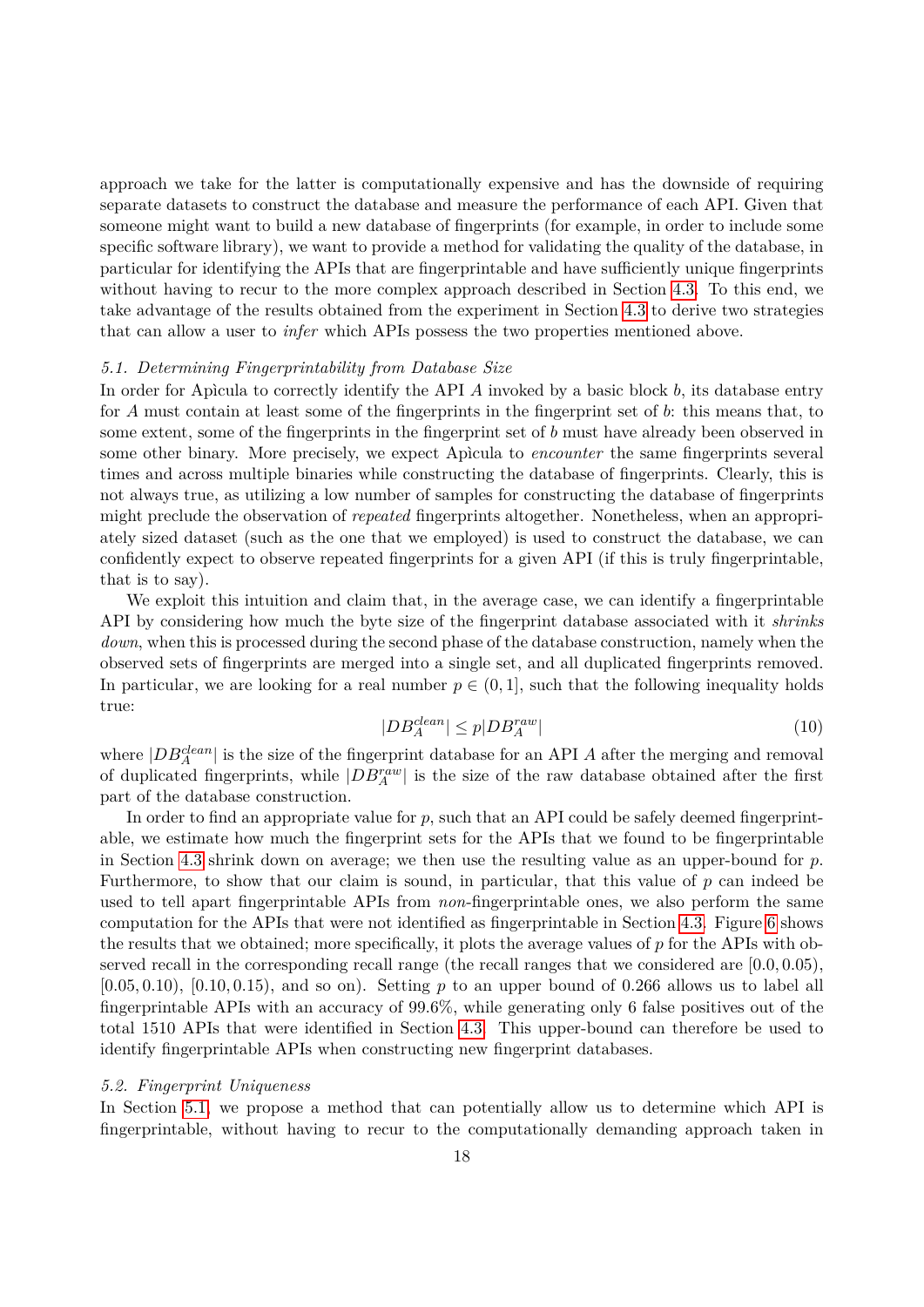

<span id="page-18-0"></span>Figure 6: the graph shows the average values of p for APIs with observed recall in the corresponding recall range (i.e., [0*.*0*,* 0*.*05), [0*.*05*,* 0*.*10), [0*.*10*,* 0*.*15), and so on). Each point is labeled with the number of APIs found in that range. The red horizontal line indicates the upper-bound that we select for *p*.

Section [4.3.](#page-14-0) In this subsection, we complete our discussion on the validation of a database of fingerprints by introducing an alternative method for identifying which APIs possess *sufficiently unique* fingerprints, according to the property first defined in Section [4.3.](#page-14-0) To this end, we evaluate the overlap coefficient (described in Equation [1\)](#page-7-2) between an API  $A_i$  and all other APIs in our database: if *all* the values are smaller than a certain upper-bound *q*, then we claim that *A<sup>i</sup>* possesses fingerprints that are sufficiently unique among the APIs that we wish to identify with Apìcula. Conversely, an overlap value computed between *A<sup>i</sup>* and another API *A<sup>j</sup>* , which is greater than the estimated *q*, might indicate that both APIs might yield at least some FPs and, therefore, should be ideally eliminated from the database altogether.

Similarly to what we do for the first property, we exploit the results obtained in Section [4.3](#page-14-0) to estimate an ideal value for *q*. Consequently, we expect this method to properly function only when the database is constructed from a sufficiently large number of executable programs (for instance, greater or equal to the one that we employ, i.e., 3000 samples). To find an optimal value for *q*, we divide all the APIs found in Section [4.3](#page-14-0) into 20 distinct groups, based on their observed false discovery rate: in particular, we consider 20 distinct ranges (i.e., [0*.*0*,* 0*.*05), [0*.*05*,* 0*.*10), [0*.*10*,* 0*.*15), and so on).

We compute the overlap coefficient for each pair of fingerprint sets associated with two distinguished APIs  $(A_i, A_j)$ ; we then average the results first on an API basis and then on a range basis,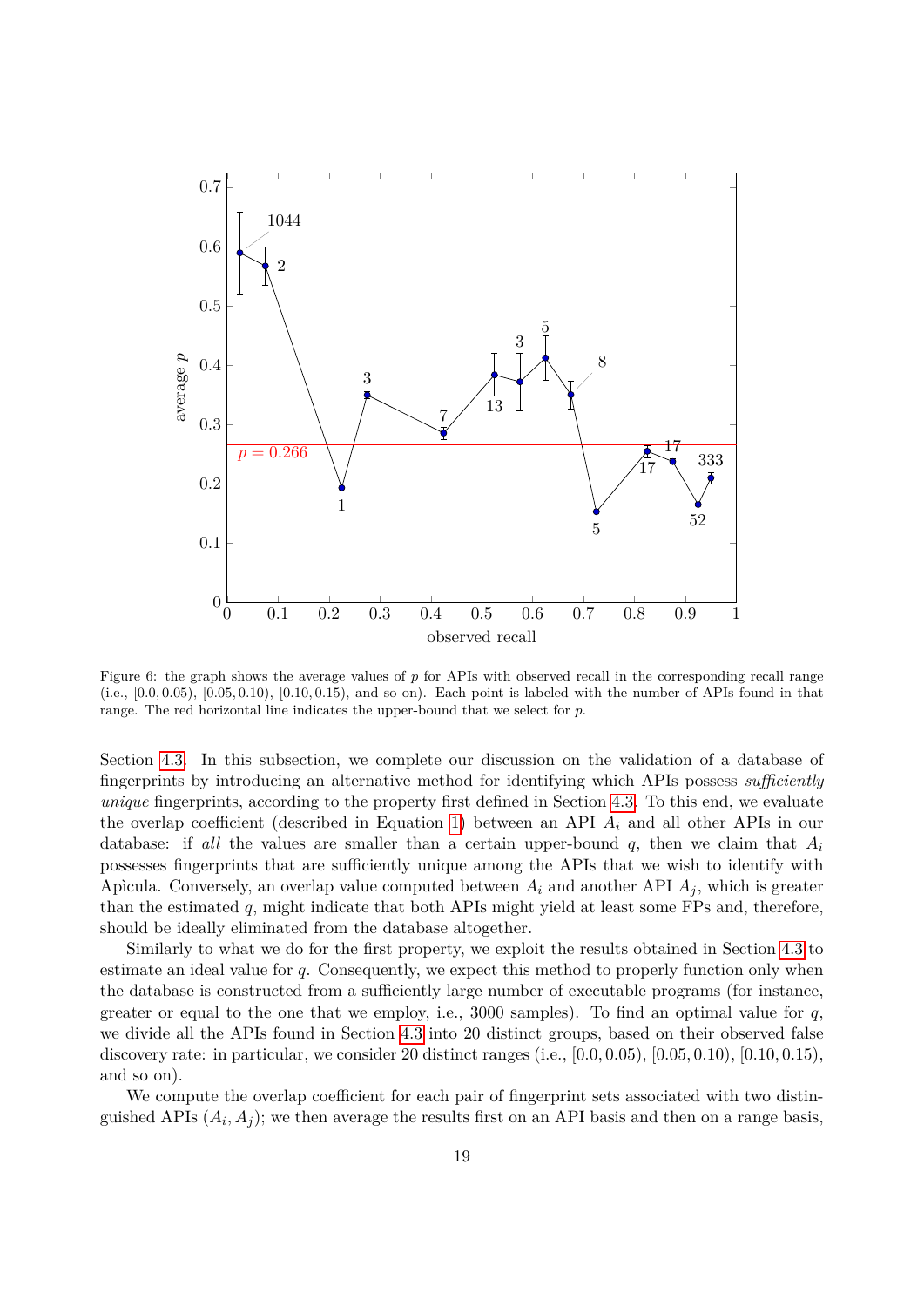that is to say, for all the APIs with false discovery rate in the range  $[r_a, r_b)$ , we first average all the overlap scores computed for each of those APIs. Then, we average all the resulting mean values in the range  $[r_a, r_b)$ . The reader should notice that, given two APIs  $A_i$  and  $A_j$ , if the respective false discovery rates belong to two *different* ranges, then the resulting overlap scores will be included separately in the average value computed for both ranges. Figure [7](#page-19-0) shows the average overlap scores that we obtain for each considered range. An upper-bound  $q = 0.0005$  can be set to distinguish APIs with observed false discovery rate smaller or equal to 0*.*05, with an overall accuracy of 100%.



<span id="page-19-0"></span>Figure 7: the graph shows the average values of *q* for APIs with observed false discovery rate in the corresponding recall range (i.e., [0*.*0*,* 0*.*05), [0*.*05*,* 0*.*10), [0*.*10*,* 0*.*15), and so on). Each point is labeled with the number of APIs found in that range. The red horizontal line indicates the upper-bound that we select for *q*.

#### **6. Conclusions and Future Work**

In this work, we show how the fingerprinting of code can be used to identify APIs in unseen binaries. In particular, we focus on the fingerprinting of the code that precedes and immediately follows a call instruction, as those two sections usually contain the code responsible for preparing the inputs to an API function and for processing its output (if any). Through the experiments that we conduct, we manage to validate our original claim, that is to say, for some APIs, the code responsible for the preparation of the inputs and the processing of the output is shared across different binaries and sufficiently unique to be fingerprinted. Moreover, we test our tool against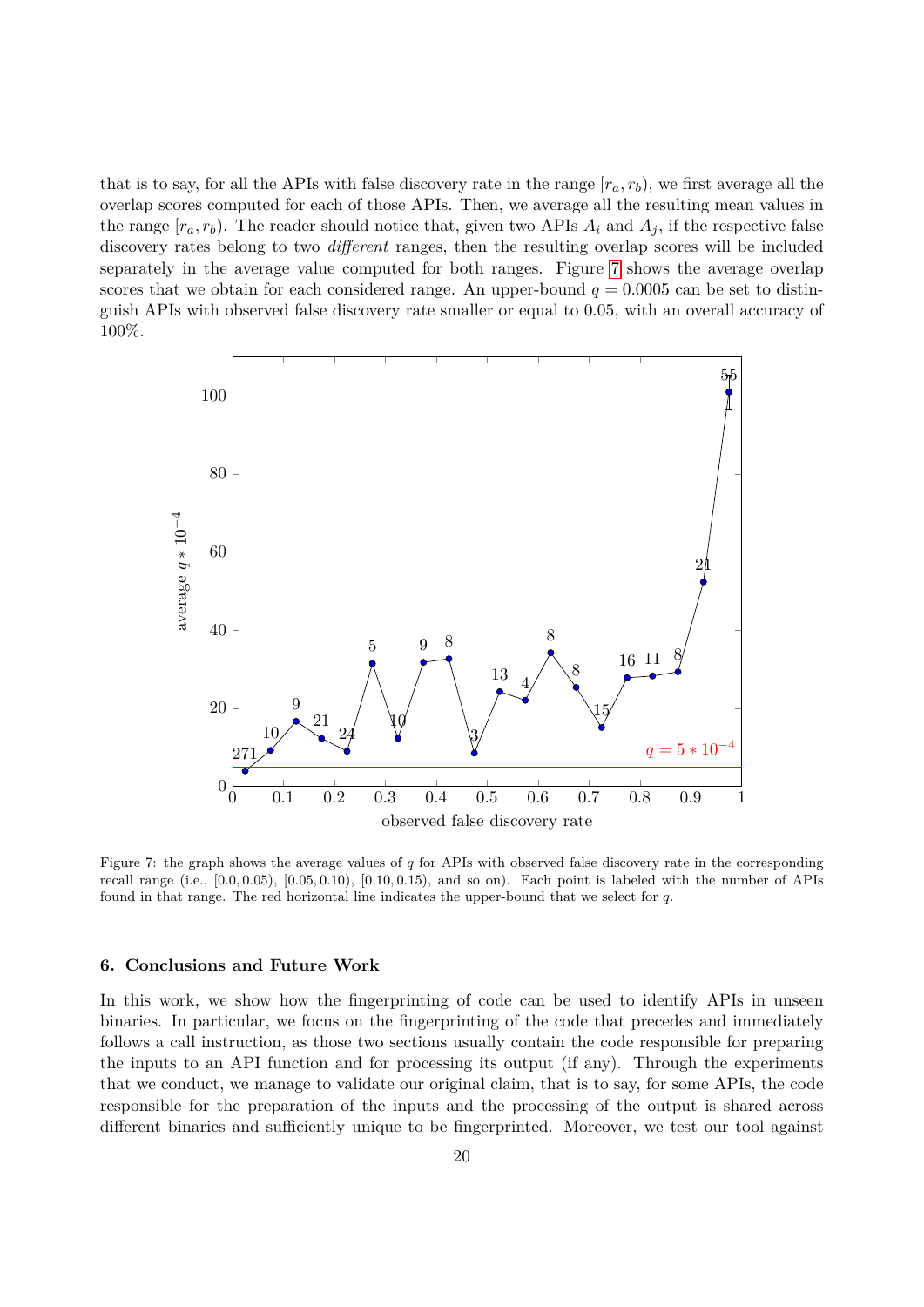a set of real-life malware samples, which allows us to show how Apìcula can indeed be used as a complementary tool for analyzing malicious binaries. Furthermore, we isolate a subset of the Windows APIs that can be detected with sufficient sensitivity and negligible false discovery rate.

Notwithstanding the efficacy shown throughout the experiments that we perform, our approach suffers from most of the limitations that are associated with other static analysis techniques, such as the scarce resilience to obfuscation and packing. In particular, obfuscation techniques, such as the injection of junk instructions, could be used to generate basic blocks whose colors have most bits set to 1, which would result in very poor performances by Apìcula. Similarly, the code responsible for the preparation of the inputs to an API might be anticipated in the flow of the program, while the code responsible for the processing of the output could be postponed in order to avoid being fingerprinted by Apìcula: in these cases, we could extend the fingerprint length, although that would worsen the time performance of Apìcula, as longer fingerprints would imply an additional overhead. On the other hand, although a packed binary would not be directly analyzable by Apìcula, we do not worry excessively about packing and encryption because we imagine Apìcula being primarily employed on memory dumps, which can be expected to contain at least some parts of the binary that are unpacked or decrypted.

In conclusion, we believe that Apìcula could be used as a base for more advanced tools. In particular, we intend to employ Apìcula to perform automated malware classification, similarly to what has already been done in  $[1, 2, 3]$  $[1, 2, 3]$  $[1, 2, 3]$  (dynamic analysis) and in  $[11]$  (static analysis). However, in our case, we aim at automatically classifying byte streams that can neither be executed nor carry headers information that can be exploited to reconstruct traces of API calls, for instance, incomplete memory dumps or files containing only object code. Moreover, we intend to experiment with live memory analysis, with the goal of performing live API call detection by directly analyzing the physical memory (for example, through a field-programmable gate array directly connected to the RAM of a computer). Lastly, we intend to integrate Apìcula in Jackdaw, a hybrid-analysis tool meant to produce human-readable reports to aid analysts in performing manual malware analysis [\[14\]](#page-21-8).

#### **Acknowledgment**

Mario D'Onghia acknowledges support from TIM S.p.A. through the PhD scholarship.

## **References**

- <span id="page-20-0"></span>[1] K. Rieck, P. Trinius, C. Willems, T. Holz, Automatic analysis of malware behavior using machine learning, Journal of Computer Security 19 (2011) 639–668. [doi:10.3233/JCS-2010-0410](https://doi.org/10.3233/JCS-2010-0410).
- <span id="page-20-1"></span>[2] G. E. Dahl, J. W. Stokes, L. Deng, D. Yu, Large-scale malware classification using random projections and neural networks, in: 2013 IEEE International Conference on Acoustics, Speech and Signal Processing, 2013, pp. 3422–3426. [doi:10.1109/ICASSP.2013.6638293](https://doi.org/10.1109/ICASSP.2013.6638293).
- <span id="page-20-2"></span>[3] A. Sami, B. Yadegari, H. Rahimi, N. Peiravian, S. Hashemi, A. Hamze, [Malware detection based on mining api](https://doi.org/10.1145/1774088.1774303) [calls,](https://doi.org/10.1145/1774088.1774303) in: Proceedings of the 2010 ACM Symposium on Applied Computing, SAC '10, Association for Computing Machinery, New York, NY, USA, 2010, p. 1020–1025. [doi:10.1145/1774088.1774303](https://doi.org/10.1145/1774088.1774303). URL<https://doi.org/10.1145/1774088.1774303>
- <span id="page-20-3"></span>[4] N. Peiravian, X. Zhu, Machine learning for android malware detection using permission and api calls, in: 2013 IEEE 25th International Conference on Tools with Artificial Intelligence, 2013, pp. 300–305. [doi:10.1109/](https://doi.org/10.1109/ICTAI.2013.53) [ICTAI.2013.53](https://doi.org/10.1109/ICTAI.2013.53).
- <span id="page-20-4"></span>[5] Z. Salehi, A. Sami, M. Ghiasi, [Using feature generation from api calls for malware detection,](https://www.sciencedirect.com/science/article/pii/S1361372314705317) Computer Fraud & Security 2014 (9) (2014) 9–18. [doi:https://doi.org/10.1016/S1361-3723\(14\)70531-7](https://doi.org/https://doi.org/10.1016/S1361-3723(14)70531-7). URL<https://www.sciencedirect.com/science/article/pii/S1361372314705317>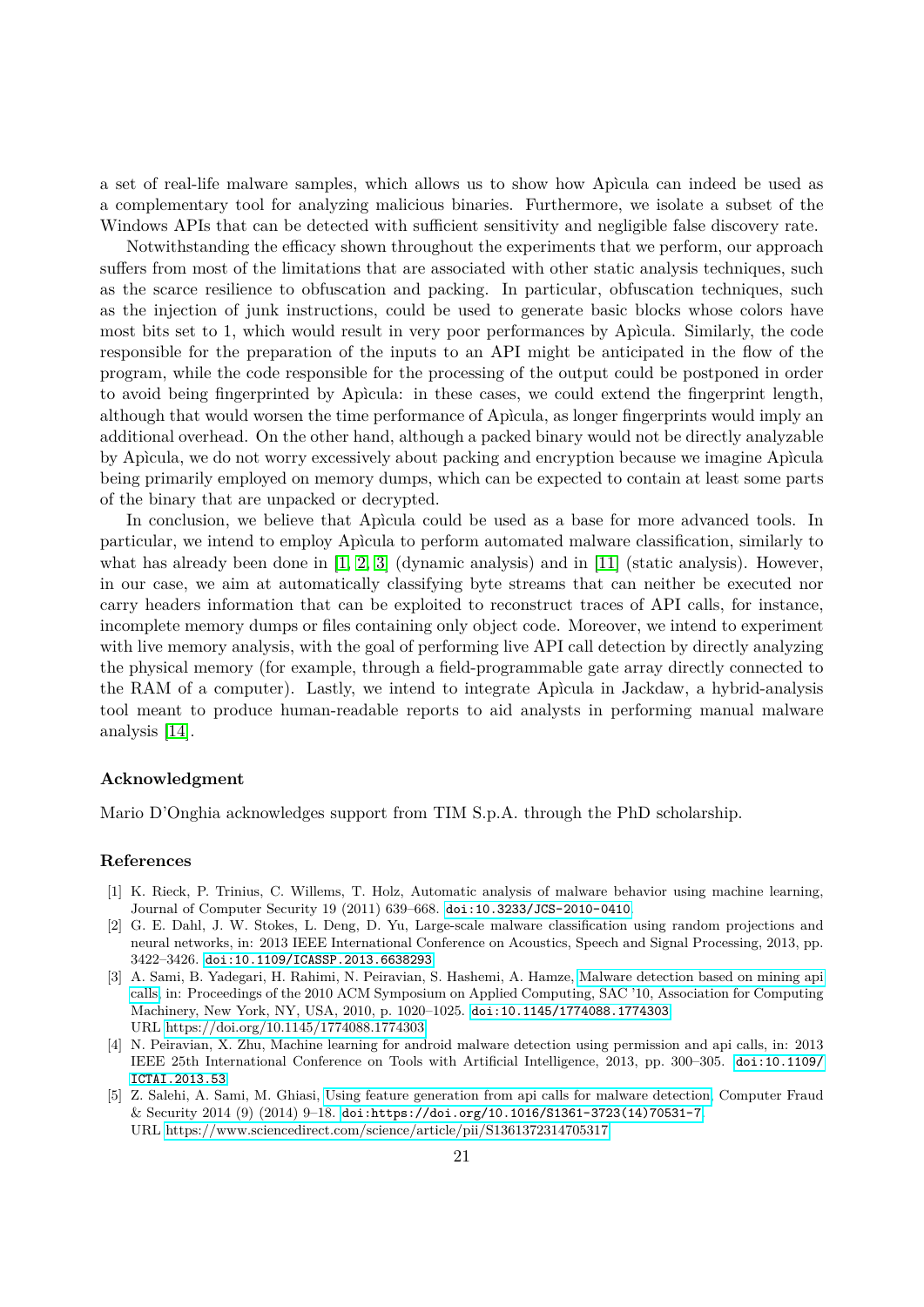- <span id="page-21-0"></span>[6] C. H. Malin, E. Casey, J. M. Aquilina, Malware forensics: investigating and analyzing malicious code, Syngress, 2008.
- <span id="page-21-1"></span>[7] J. Li, D. Gu, Y. Luo, Android malware forensics: Reconstruction of malicious events, in: 2012 32nd International Conference on Distributed Computing Systems Workshops, 2012, pp. 552–558. [doi:10.1109/ICDCSW.2012.33](https://doi.org/10.1109/ICDCSW.2012.33).
- <span id="page-21-2"></span>[8] T. Ball, The concept of dynamic analysis, in: Software Engineering—ESEC/FSE'99, Springer, 1999, pp. 216– 234.
- <span id="page-21-3"></span>[9] B. Cornelissen, A. Zaidman, A. van Deursen, L. Moonen, R. Koschke, A systematic survey of program comprehension through dynamic analysis, IEEE Transactions on Software Engineering 35 (5) (2009) 684–702. [doi:10.1109/TSE.2009.28](https://doi.org/10.1109/TSE.2009.28).
- <span id="page-21-4"></span>[10] A. Moser, C. Kruegel, E. Kirda, Limits of static analysis for malware detection, in: Twenty-Third Annual Computer Security Applications Conference (ACSAC 2007), 2007, pp. 421–430. [doi:10.1109/ACSAC.2007.21](https://doi.org/10.1109/ACSAC.2007.21).
- <span id="page-21-5"></span>[11] J.-Y. Xu, A. Sung, P. Chavez, S. Mukkamala, Polymorphic malicious executable scanner by api sequence analysis, in: Fourth International Conference on Hybrid Intelligent Systems (HIS'04), 2004, pp. 378–383. [doi:](https://doi.org/10.1109/ICHIS.2004.75) [10.1109/ICHIS.2004.75](https://doi.org/10.1109/ICHIS.2004.75).
- <span id="page-21-6"></span>[12] S. H. H. Ding, B. C. M. Fung, P. Charland, Asm2vec: Boosting static representation robustness for binary clone search against code obfuscation and compiler optimization, in: 2019 IEEE Symposium on Security and Privacy (SP), 2019, pp. 472–489. [doi:10.1109/SP.2019.00003](https://doi.org/10.1109/SP.2019.00003).
- <span id="page-21-7"></span>[13] S. H. Ding, B. C. Fung, P. Charland, [Kam1n0: Mapreduce-based assembly clone search for reverse engineering,](https://doi.org/10.1145/2939672.2939719) in: Proceedings of the 22nd ACM SIGKDD International Conference on Knowledge Discovery and Data Mining, KDD '16, Association for Computing Machinery, New York, NY, USA, 2016, p. 461–470. [doi:10.1145/2939672.](https://doi.org/10.1145/2939672.2939719) [2939719](https://doi.org/10.1145/2939672.2939719).

URL<https://doi.org/10.1145/2939672.2939719>

- <span id="page-21-8"></span>[14] M. Polino, A. Scorti, F. Maggi, S. Zanero, Jackdaw: Towards automatic reverse engineering of large datasets of binaries, in: International conference on detection of intrusions and malware, and vulnerability assessment, Springer, 2015, pp. 121–143.
- <span id="page-21-9"></span>[15] M. R. Farhadi, B. C. Fung, P. Charland, M. Debbabi, Binclone: Detecting code clones in malware, in: 2014 Eighth International Conference on Software Security and Reliability (SERE), 2014, pp. 78–87. [doi:10.1109/](https://doi.org/10.1109/SERE.2014.21) [SERE.2014.21](https://doi.org/10.1109/SERE.2014.21).
- <span id="page-21-10"></span>[16] W. M. Khoo, Decompilation as search, 2013.
- <span id="page-21-11"></span>[17] M. R. Farhadi, B. C. Fung, Y. B. Fung, P. Charland, S. Preda, M. Debbabi, [Scalable code clone search for](https://doi.org/10.1016/j.diin.2015.06.001) [malware analysis,](https://doi.org/10.1016/j.diin.2015.06.001) Digit. Investig. 15 (C) (2015) 46–60. [doi:10.1016/j.diin.2015.06.001](https://doi.org/10.1016/j.diin.2015.06.001). URL<https://doi.org/10.1016/j.diin.2015.06.001>
- <span id="page-21-12"></span>[18] Y. David, E. Yahav, [Tracelet-based code search in executables,](https://doi.org/10.1145/2666356.2594343) SIGPLAN Not. 49 (6) (2014) 349–360. [doi:](https://doi.org/10.1145/2666356.2594343) [10.1145/2666356.2594343](https://doi.org/10.1145/2666356.2594343).
	- URL<https://doi.org/10.1145/2666356.2594343>
- <span id="page-21-13"></span>[19] W. M. Khoo, A. Mycroft, R. Anderson, Rendezvous: A search engine for binary code, in: 2013 10th Working Conference on Mining Software Repositories (MSR), 2013, pp. 329–338. [doi:10.1109/MSR.2013.6624046](https://doi.org/10.1109/MSR.2013.6624046).
- <span id="page-21-14"></span>[20] T. Dullien, R. Rolles, Graph-based comparison of executable objects (english version), SSTIC 5 (01 2005).
- <span id="page-21-15"></span>[21] M. Bourquin, A. King, E. Robbins, [Binslayer: Accurate comparison of binary executables,](https://doi.org/10.1145/2430553.2430557) in: Proceedings of the 2nd ACM SIGPLAN Program Protection and Reverse Engineering Workshop, PPREW '13, Association for Computing Machinery, New York, NY, USA, 2013. [doi:10.1145/2430553.2430557](https://doi.org/10.1145/2430553.2430557). URL<https://doi.org/10.1145/2430553.2430557>
- <span id="page-21-16"></span>[22] C. Kruegel, E. Kirda, D. Mutz, W. Robertson, G. Vigna, [Polymorphic worm detection using structural infor](https://doi.org/10.1007/$11663812_11)[mation of executables,](https://doi.org/10.1007/$11663812_11) in: Proceedings of the 8th International Conference on Recent Advances in Intrusion Detection, RAID'05, Springer-Verlag, Berlin, Heidelberg, 2005, p. 207–226. [doi:10.1007/11663812\\\_11](https://doi.org/10.1007/11663812_11). URL [https://doi.org/10.1007/\\$11663812\\_11](https://doi.org/10.1007/$11663812_11)
- <span id="page-21-17"></span>[23] P. De Nicolao, M. Pogliani, M. Polino, M. Carminati, D. Quarta, S. Zanero, Elisa: Eliciting isa of raw binaries for fine-grained code and data separation, in: International Conference on Detection of Intrusions and Malware, and Vulnerability Assessment, Springer, 2018, pp. 351–371.
- <span id="page-21-18"></span>[24] F. E. Allen, [Control flow analysis,](https://doi.org/10.1145/800028.808479) in: Proceedings of a Symposium on Compiler Optimization, Association for Computing Machinery, New York, NY, USA, 1970, p. 1–19. [doi:10.1145/800028.808479](https://doi.org/10.1145/800028.808479). URL<https://doi.org/10.1145/800028.808479>
- <span id="page-21-19"></span>[25] Capstone engine, [https://www.capstone-engine.org/,](https://www.capstone-engine.org/) accessed: 2021-06-07.
- <span id="page-21-20"></span>[26] C. Linn, S. Debray, [Obfuscation of executable code to improve resistance to static disassembly,](https://doi.org/10.1145/948109.948149) in: Proceedings of the 10th ACM Conference on Computer and Communications Security, CCS '03, Association for Computing Machinery, New York, NY, USA, 2003, p. 290–299. [doi:10.1145/948109.948149](https://doi.org/10.1145/948109.948149).